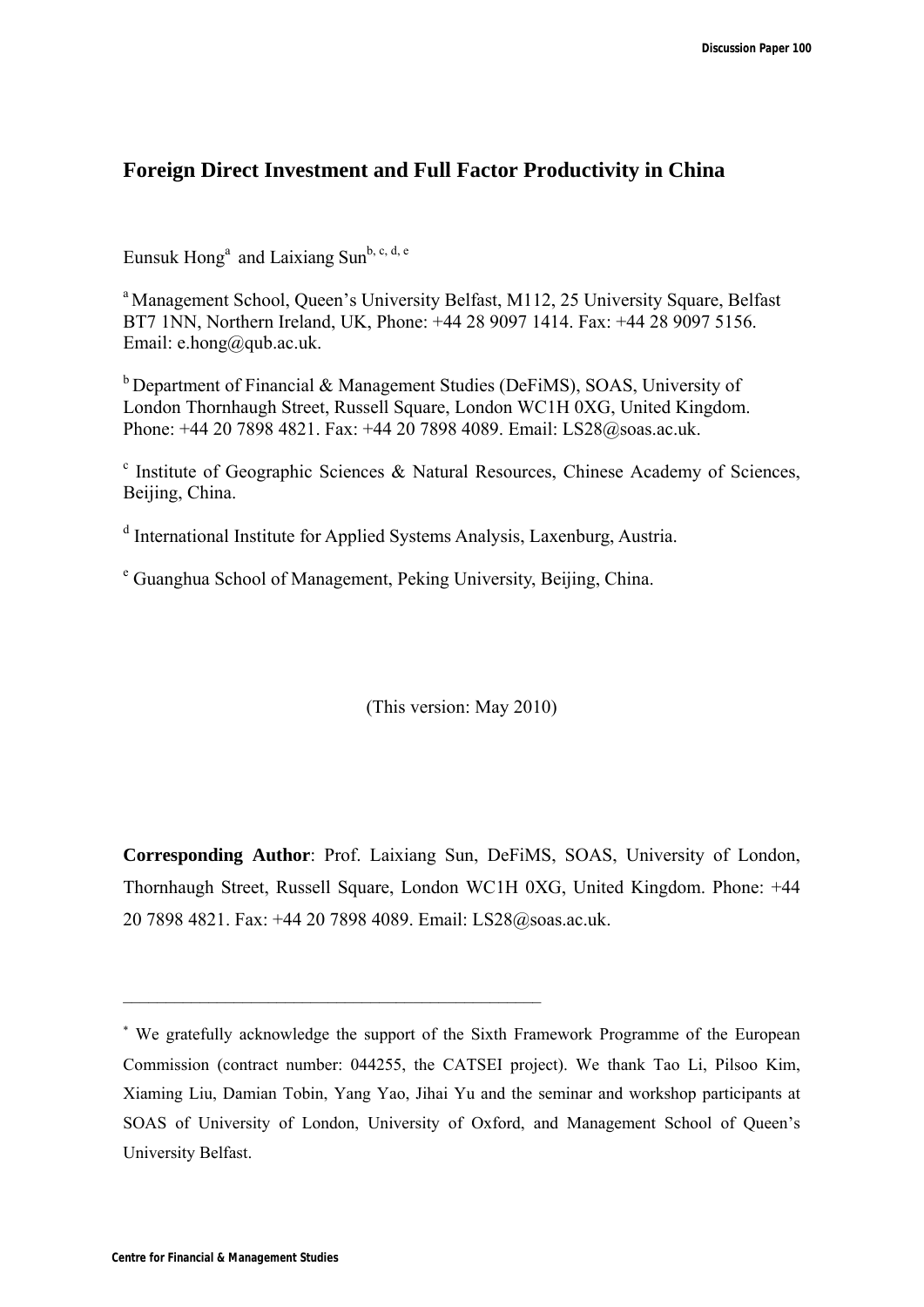# **Foreign Direct Investment and Full Factor Productivity in China**

## **Abstract**

This paper develops a spatial dynamic model to assess the total-factor-productivity (TFP) effects of externalities generated by foreign direct investment (FDI). The model is capable of disentangling TFP effects from capital accumulation effects and introducing spatial interdependence based on theoretical derivation rather than spatial statistical tests. An application of this model to a panel dataset of China at the provincial level over 1980- 2005 shows a strong positive impact of FDI externalities on TFP. Moreover, the incorporation of FDI externalities, structural change, and spatial interdependence into neoclassical growth empirics provides a much improved account of interprovincial variations in income levels and economic growth.

JEL classification code: D62; F21; F23; O33; O47 ; P33.

Key Words: Foreign direct investment; Total factor productivity; Spatial econometrics; China.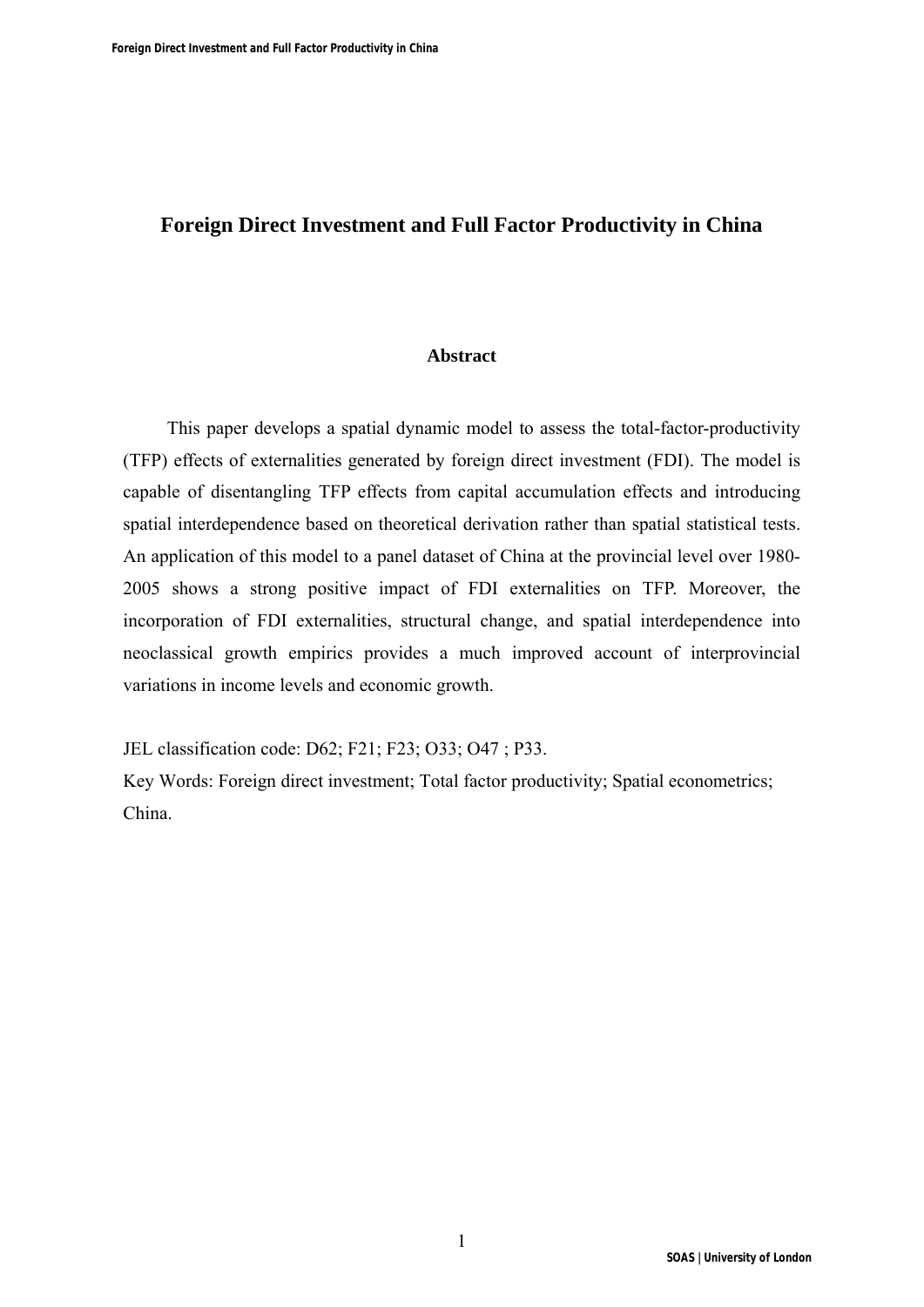## **1. Introduction**

Since 1978, China has utilized over US\$940 billion in  $FDI$ <sup>1</sup>. The rapid rise of China as a global trade power since the early 1990s has been closely associated with the FDI inflow on such a large scale. The share of exports by foreign-funded enterprises (FFEs) in the total has increased speedily from 26% in 1992 to 50% in 2000 and further to the peak of 60% in 2006 (*China Statistical Yearbook*, 1993-2009). The dominance of foreign firms in China's exports is even more apparent in advanced industrial sectors. For example, while exports of industrial machinery grew twenty-fold in real terms over 1993-2003, the share produced by FFEs in these exports grew from 35% to 79%. The exports of electronics and telecom grew seven-fold in the same period, with the FIEs' share rising from 45% to 74% (Gilboy, 2004). As a consequence of this dominance, China has become known as the "world's factory".

Despite the world's factory at the national level, the regional distribution of FDI 'workshop' has been highly uneven. FDI has been mainly located in relatively advanced coastal provinces where a number of locational advantages can be reaped by foreign invested firms. The concentration of FDI would in turn contribute to the spatial density of economic activity which may explain much of the variation of productivity (Ciccone and Hall, 1996) across China. In contrast to the large body of literature on the location choice of foreign investors in the context of China, there is a shortage of research on the productivity and income effect of FDI and on the role of spatial factors in shaping these effects.

An important exception is Madariaga and Poncet (2007). They estimate the autoregressive form of the augmented Solow growth model as proposed by Mankiw et al. (1992), directly add the FDI/GDP rate into the growth model to determine its influence on growth, and include spatially lagged levels of FDI/GDP and per capita GDP in the model to catch the effect of spatial dependence in these two variables which is detected by spatial statistical tests. Their analysis covers 180 Chinese cities over the period 1990-2002 and finds that FDI received by the host city makes significant and positive contribution to the growth of per capita GDP, so does that received by its neighbouring cities. Nevertheless, there are several weaknesses in their research. First, the saving, proxied by fixed-capital investment in the research, also includes FDI. In many coastal cities (i.e., Shenzhen,

 $\overline{a}$ 

<sup>1</sup> China in this paper is referred as the mainland China. Data sources: *China Statistical Yearbook* 2009.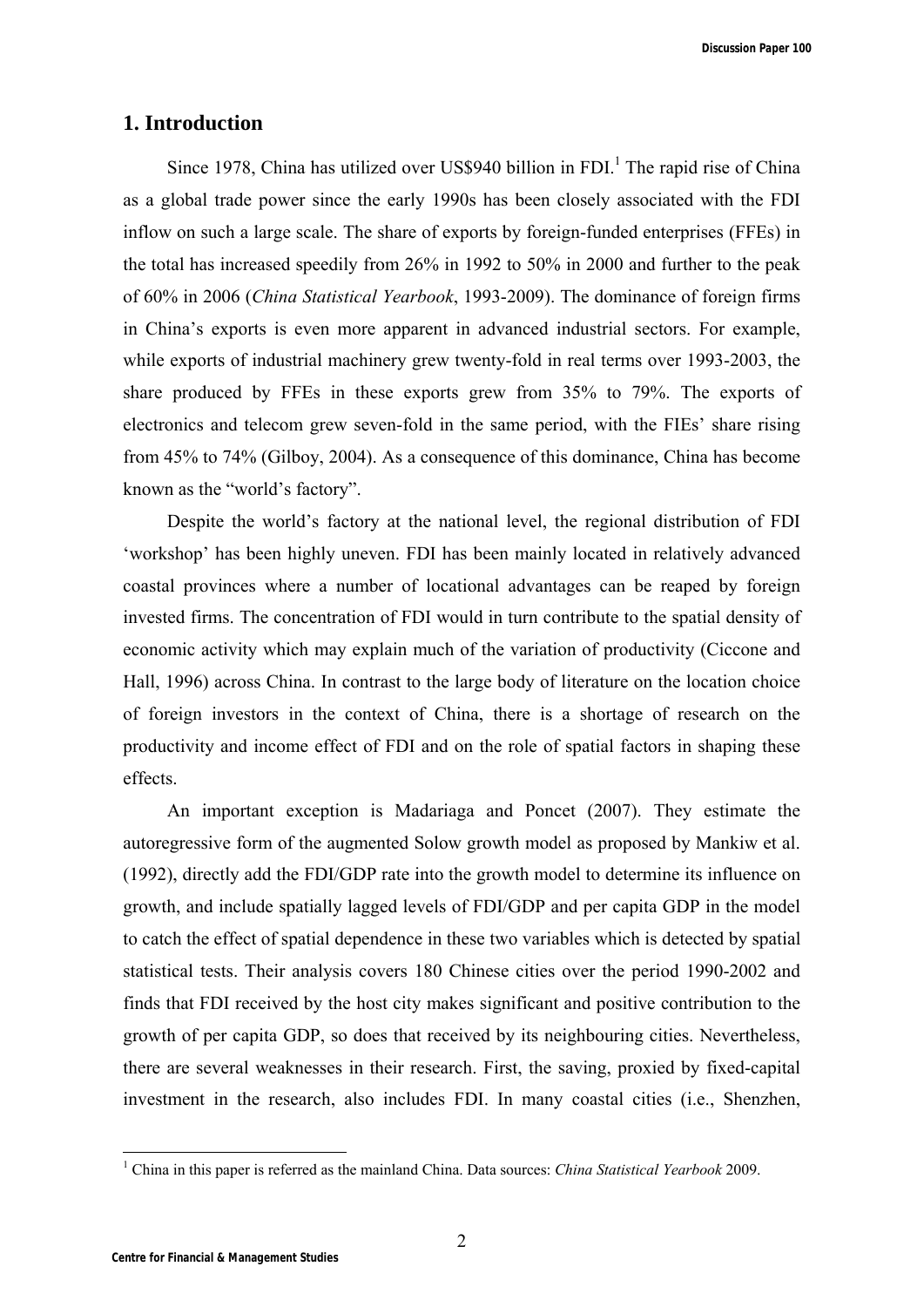Dongguan and others) FDI accounts for majority of fixed investment.<sup>2</sup> The inclusion of both saving rate and FDI/GDP rate in the model would lead to double-counting of FDI and thus lead to an upward "aggregation bias" in the estimation as indicated in Hale and Long (2006) and Hanousek et al. (2010). Second, the introduction of the FDI/GDP rate is based on descriptive argument and the incorporation of spatial dependence is based on statistical diagnostic tests carried out on the data, rather than derivations from a theory.

The current paper aims to disentangle the capital accumulation effects of FDI from the total-factor-productivity (TFP) effects of externalities generated by FDI and to introduce spatial interdependence based on theoretical derivation rather than spatial statistical tests. From the perspective of national income accounting, FDI is a direct source of capital accumulation and accounted as an integral part of fixed capital investment/formation in the expenditure-based GDP statistics. We follow this convenient approach and do not treat the capital accumulation effect of FDI differently from that of domestic fixed investment. On the other hand, we introduce the FDI intensity variable, which is measured as the ratio of FDI to the total fixed-capital formation, into the specification of TFP to catch the effects of FDI externality on total factor productivity. We note the widely acknowledged perception that the FDI-related spillovers of technological and managerial knowledge to local firms would provide the major transmission mechanism through which FDI promote productivity and income growth. We are also aware of the possible "no spillovers" or even negative effect of FDI externalities on the productivity of local firms due to the lack of absorptive capacity, the large gap problem between domestic and foreign firms in terms of technology and human capital (Fagerberg, 1994; Hanousek et al., 2010), and the "market-stealing" effect and unfair competition (Aitken and Harrison, 1999). We also control for the endogeneity of the FDI intensity variable.

Our theoretical model, which is an extension of Yu (2007) and Sun at al. (2009), starts from a labour-augmented Cobb-Douglas production function, explicitly incorporates the FDI intensity variable and inter-provincial technological spillover and factor mobility into the specification of the TFP function. It further allows the traditionally "same" exogenous rate of technological progress to vary across provinces so that significant structural changes which have happened in China's rapid industrialization can be

 $\overline{a}$ 

<sup>&</sup>lt;sup>2</sup> For example, the maximum of the FDI/GDP rate in Madariaga and Poncet (2007) is 0.62, which implies that virtually all fixed investment in the city-year is FDI.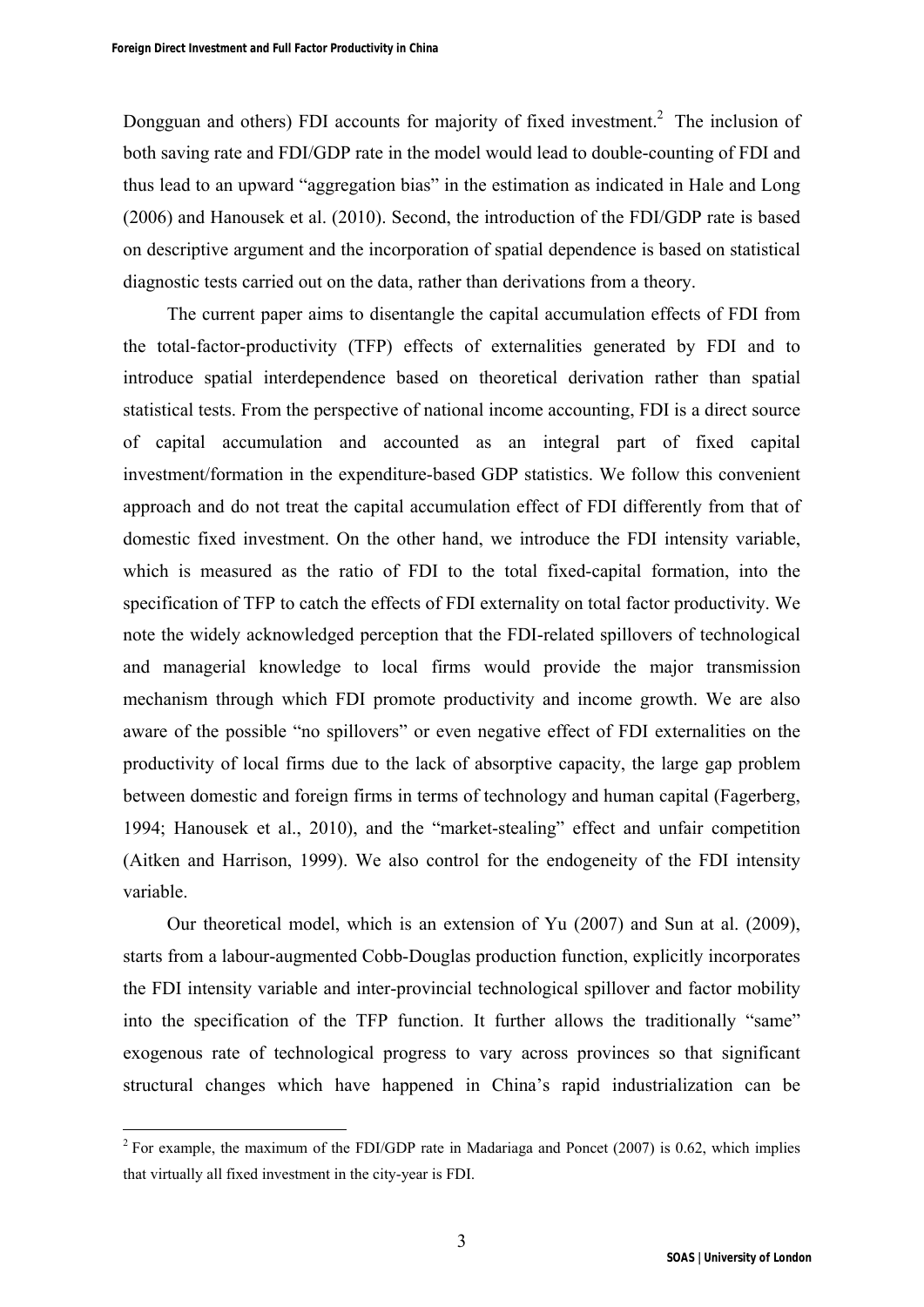**Discussion Paper 100**

introduced in a manner similar to Temple and Wöβmann (2006). Mathematical derivation of the model directly leads to an estimation equation with both spatial and serial lag of the dependent variable (i.e., per capita income level). The equation also provides comprehensive and consistent control for influential variables and specification errors which may alter the relationship between FDI intensity and TFP. We apply this augmented spatial dynamic model to the panel data on Chinese provinces over the period 1980-2005. We estimate the model using the most representative estimators adopted in the literature, including the pooling regression with OLS, fixed effects estimator, spatial panel regression with maximum likelihood (ML) estimator, and the combined spatial and dynamic panel regression with system generalized method of moments (GMM) estimator. The system GMM is capable of dealing with the joint endogeneity problem of the serially and spatially lagged dependent variable, corrects for the potential endogeneity of other explanatory variables as being in our case the endogeneity of FDI intensity, and allows for unobserved region-specific effects and measurement errors.

The estimation results indicate a significantly positive impact of FDI externalities on TFP. Moreover, in comparison with the results in Sun et al. (2009), the incorporation of FDI externalities, together with structural change and spatial interdependence, into the specification of TFP in the neoclassical growth model provides a further improved account of interprovincial variations in income levels and economic growth. The incomes remains spatially correlated mainly due to inter-regional technological spillover and factor mobility. The speed of convergence increases from about 2.1% to about 3%. The findings suggest that capital investments, FDI intensity in capital investment, changes in the structure of employment, force of conditional convergence, and population growth are the main sources of the income and growth difference across Chinese provinces. These findings shed new light on the growth empirics in the world's biggest developing and transitional economy, China, during the vital stage of its economic take-off.

The rest of the paper is organized as follows. Section 2 derives the model from the neoclassical growth theory and reviews the literature on spillovers from FDI. Sections 3 and 4 apply the augmented spatial dynamic model to the case of China. Section 3 introduces data and variables and discusses estimation issues. Section 4 reports the empirical results and discusses how China's story is either different or similar to that of others. Section 6 concludes.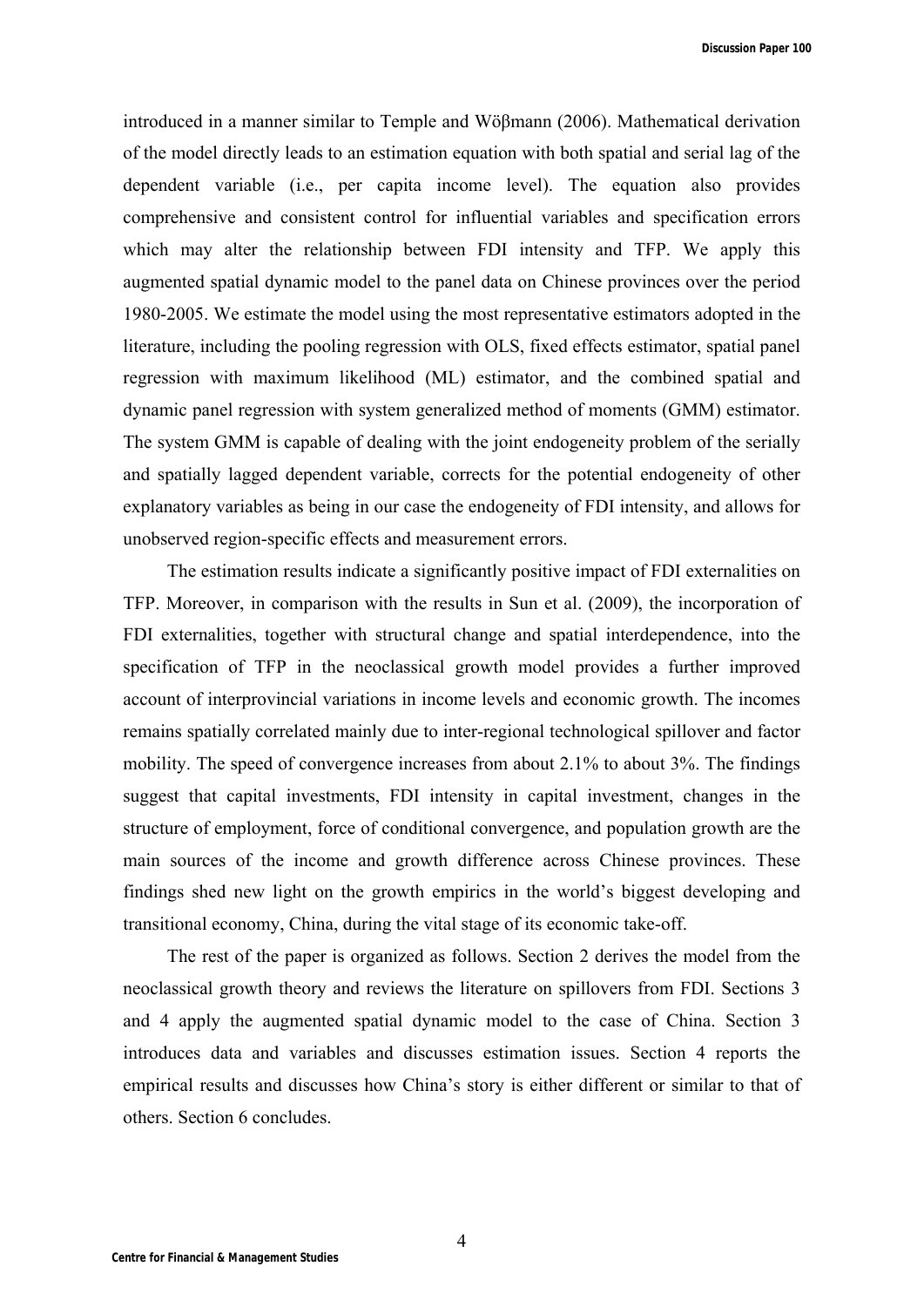## **2. Theory**

#### *2.1. The Underlying Model*

In this section we extend the spatial dynamic growth model of Sun et al. (2009) with the aim of incorporating the spillover effects of FDI in the TFP specification. For the sake of self containing, we also draw on the relevant text. The production function takes the labour-augmenting Cobb-Douglas form:

$$
Y_{it} = K_{it}^{\alpha} (A_{it} L_{it})^{1-\alpha}, \qquad 0 < \alpha < 1,
$$
 (1)

where *Y* is output, *K* is capital, *L* is labour, and *A* is labour augmenting technological progress. The subscript *i* stands for provinces and *t* for years. For notational convenience, define output and capital per unit of effective labour as  $\hat{y} = Y/AL$  and  $\hat{k} = K/AL$ respectively and let bold letter denote a vector such as  $\mathbf{A}_t = (A_{1t}, A_{2t}, \dots, A_{Nt})'$  and  $\mathbf{1}_N = (1, 1, \dots, 1)'$  with *N* indicating the number of elements in the vector.

TFP is affected by technological externalities of FDI in the province, technology spillover across provinces, and the additional exogenous technological progress rate. More specifically, we model TFP as

$$
A_{it} = A_{i0} e^{\xi d_{it} + g_{it}} \prod_{j \neq i}^{N} A_{jt}^{\rho w_{ij}}, \qquad 0 \leq \rho < 1.
$$
 (2)

The expression (2) says that the technology level in province *i*, *Ait*, depends on not only its own initial level  $A_{i0}$  and exogenous progress rate  $g_i$ , but also on FDI intensity,  $d_{it}$ , and a Cobb-Douglas combination of the levels of its neighbours'  $A_{jt}$ . The coefficient on  $d_i$  can be positive, zero, or negative because the intraregional spillover effect of FDI on TFP can be positive, zero, or negative as we will discussed in Section 2.2. Technology levels in other provinces, which include the effect of  $d_{it}$  in province *j*, spill over to the province *i* with an elasticity of  $\rho \cdot w_{ij}$ , where  $w_{ij}$  depends on the distance between province *i* and *j*. Such a specification allows the spillover effect of  $A_{jt}$  on  $A_{it}$  to be different across *j*, depending on the distance between *j* and *i*. It means that interregional technology spillovers decay rapidly across geographic space (Adams and Jaffe, 1996; Bottazi and Peri, 2003).

The expression (2) can be transformed into  $\ln A_t = \ln A_0 + gt + \xi d_t + \rho W \ln A_t$ , where  $\mathbf{g} = (g_1, g_2, \dots, g_N)$  and  $\mathbf{W} = (w_{ij})$  is a row-normalized  $N \times N$  matrix of inverse distance between province *i* and *j*. This **W** is called the spatial lag weighting matrix in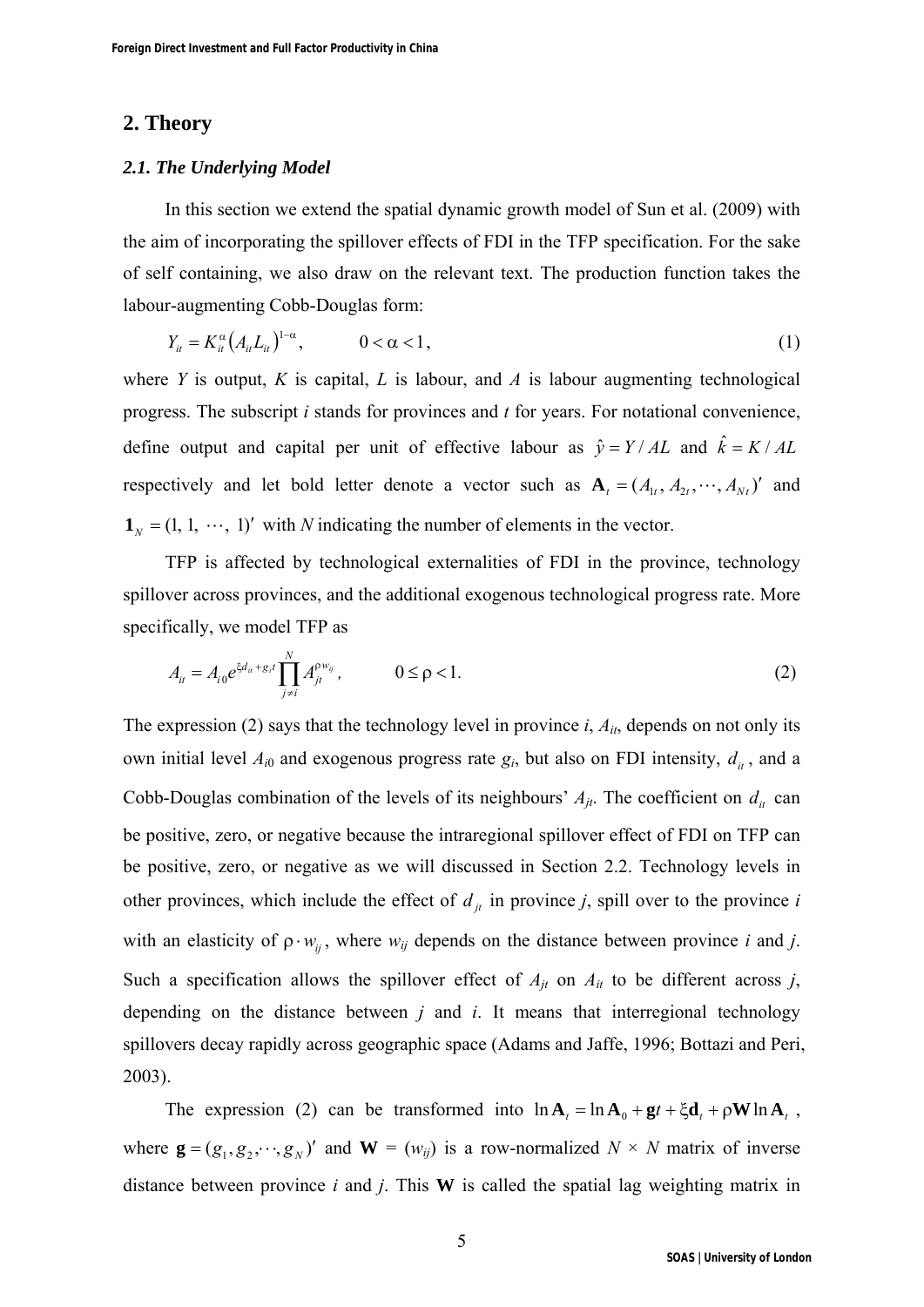spatial econometrics and we will specify it in details in the next section. Let  $\bar{g}$  denote the mean of **g** vector. Noting that  $(\mathbf{I}_N - \rho \mathbf{W})^{-1} \overline{g} \mathbf{1}_N = \frac{1}{1-\rho} \overline{g} \mathbf{1}_N$  $-\rho \mathbf{W})^{-1} \overline{g} \mathbf{1}_N =$ 1  $(\mathbf{I}_{N} - \rho \mathbf{W})^{-1} \overline{\mathbf{g}} \mathbf{1}_{N} = \frac{1}{\epsilon_{N}} \overline{\mathbf{g}} \mathbf{1}_{N}$  as **W** is row-normalized and assuming that  $(\mathbf{I}_N - \rho \mathbf{W})'(\mathbf{g} - \overline{\mathbf{g}} \mathbf{1}_N)$  is dominated by  $(\mathbf{I}_N - \rho \mathbf{W})' \overline{\mathbf{g}} \mathbf{1}_N$ , i.e.,  $(\mathbf{I}_N - \rho \mathbf{W})^{-1} (\mathbf{g} - \overline{\mathbf{g}} \mathbf{1}_N) \approx \frac{1}{1-\rho} (\mathbf{g} - \overline{\mathbf{g}} \mathbf{1}_N)$ , with a similar approximation for  $\mathbf{d}_t$  vector, we

obtain

$$
\ln \mathbf{A}_t = (\mathbf{I}_N - \rho \mathbf{W})^{-1} \ln \mathbf{A}_0 + \frac{1}{1 - \rho} (\mathbf{g}t + \xi \mathbf{d}_t),
$$
\n(3)

and

$$
\frac{\dot{\mathbf{A}}_t}{\mathbf{A}_t} = \frac{1}{1-\rho} \Big( \mathbf{g} + \xi \dot{\mathbf{d}}_t \Big). \tag{4}
$$

Eq. (4) indicates that that if  $0 < (1 - \rho) < 1$ , i.e., the interregional technology spillovers are present, the magnitude of the marginal impact of FDI intensity on TFP growth rate will be  $\zeta/(1-\rho)$ , the absolute value of which is greater than  $|\zeta|$  (if  $|\zeta| > 0$ ), the magnitude of the otherwise standard intra-regional spillover effect of FDI on TFP.

To incorporate factor mobility we recognize that the mobility of labour and capital is typically a 'gravity-driven' flow, moving from economies with low return rates to those with high return rates. Denote capital per effective labourer as  $\hat{\mathbf{k}}_i = (\hat{k}_{1i}, \hat{k}_{2i}, \dots, \hat{k}_{Nt})'$ . We postulate a labour migration function  $m_i^L(\mathbf{k}_i) = b^L(\ln \hat{k}_{ii} - \sum_{j\neq i}^N m_{ij} \ln \hat{k}_{ji})$ *L t*  $m_i^L(\mathbf{k}_t) = b^L(\ln \hat{k}_{it} - \sum_{i \neq j}^{N} m_{ij} \ln \hat{k}_{jt})$  for province *i*, with  $b^2 > 0$  to indicate that labour moves from an economy with lower capital-labour ratio to one with higher capital-labour ratio, where,  $m_{ij}$  is the  $(i, j)$  entry of a spatial weights matrix  $M_N$  and  $\sum_{j\neq i}^{N} m_{ij} \ln \hat{k}_{jt}$  is the weighted average of  $\ln \hat{k}_{jt}$ , which can be regarded as a proxy for wage rate, across neighbouring provinces. Thus we have

$$
\frac{\dot{L}_{it}}{L_{it}} = n_i + m_i^L(\mathbf{k}_t).
$$
\n(5)

 Eq. (5) indicates that the change in labour supply in province *i* comes from two sources: the exogenous growth rate of population  $n_i$  and migration from (to) other provinces as specified by  $m_i^L(\mathbf{k}_t)$ .<sup>3</sup>

<sup>&</sup>lt;sup>3</sup> What we need is a postulation of a migration function and thus the optimization problem for migrants is not considered here.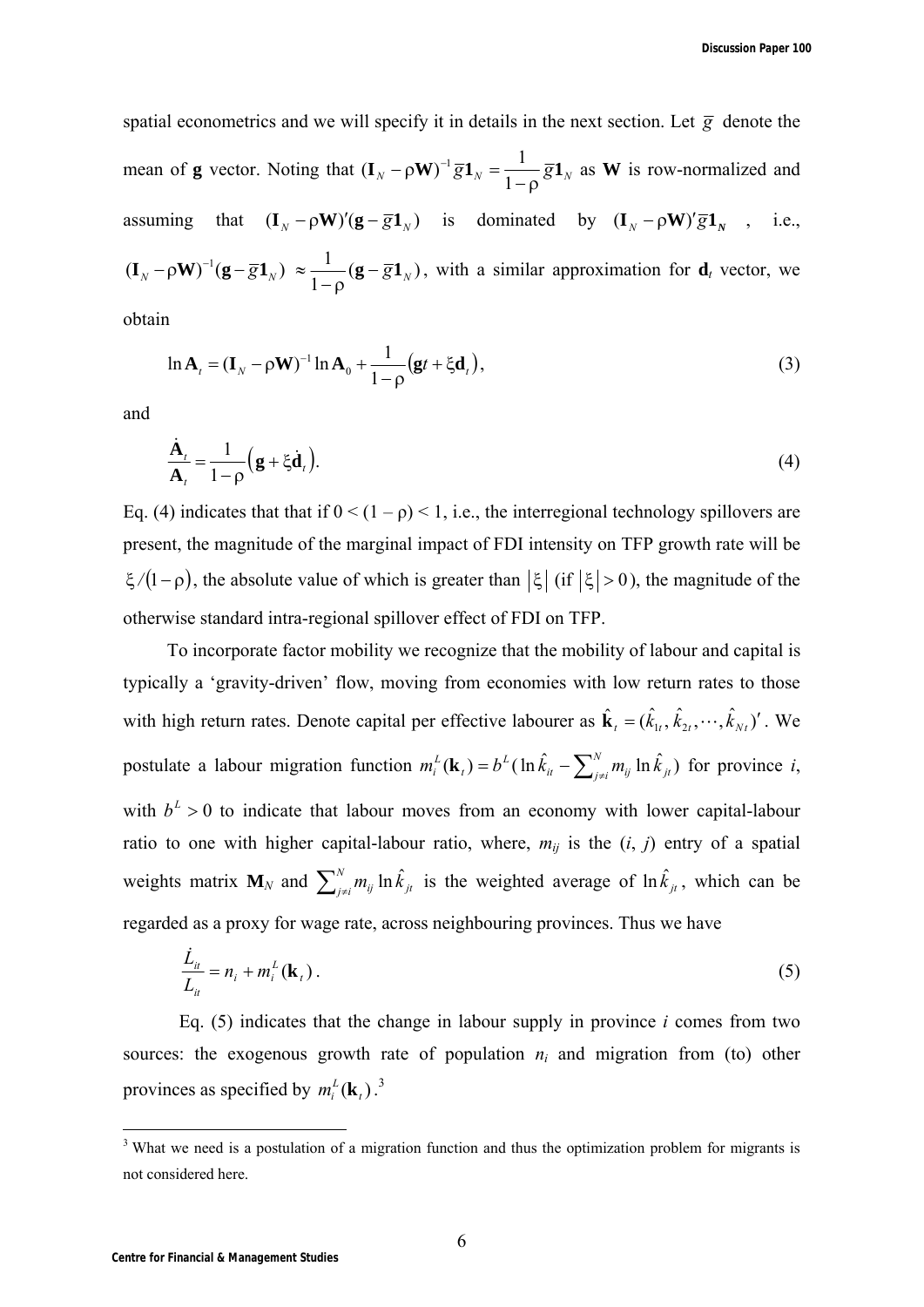We postulate a capital movement function  $m_i^K(\mathbf{k}_i) = b^K (\ln \hat{k}_{ii} - \sum_{j \neq i}^N m_{ij} \ln \hat{k}_{ji})$ *K t*  $m_i^{K}(\mathbf{k}_t) = b^{K}(\ln \hat{k}_{it} - \sum_{i \neq i}^{N} m_{ij} \ln \hat{k}_{jt})$  in a parallel fashion. The change in capital stock is then given by

$$
\dot{K}_{it} = s_i Y_{it} - \delta_i K_{it} + m_i^K(\hat{\mathbf{k}}_t) \cdot K_{it},
$$
\n(6)

where  $s_i$  is the saving rate and  $\delta_i$ , the depreciation rate. Eq. (6) adds a capital movement term  $m_i^K(\hat{\mathbf{k}}_i) \cdot K_i$  to the otherwise standard Solow-Swan capital formation model.

The dynamics of  $\hat{k}_i$  can be derived from Eq. (6) as follows.

$$
\dot{\hat{k}}_{it} = s_i \hat{y}_{it} + m_i^{K}(\mathbf{k}_t) \cdot \hat{k}_{it} - (\frac{\dot{L}_{it}}{L_{it}} + \frac{\dot{A}_{it}}{A_{it}} + \delta_i) \cdot \hat{k}_{it}
$$
\n
$$
= s_i \hat{k}_{it}^{\alpha} - \hat{k}_{it} (n_i + \frac{g_i}{1 - \rho} + \delta_i + \xi \dot{\mathbf{d}}_t + m_i^{L}(\mathbf{k}_t) - m_i^{K}(\mathbf{k}_t))
$$
\n(7)

In the steady state,  $\dot{\hat{k}}_i = 0$ ,  $\dot{\mathbf{d}}_i = 0$ , and  $m_i^L(\mathbf{k}_i) = m_i^K(\mathbf{k}_i) = 0$  $\mu$ *j* –  $m_i$  $m_i^L(\mathbf{k}_t) = m_i^K(\mathbf{k}_t) = 0$ , which implies that

$$
\hat{k}_{i}^{*} = \left(\frac{s_{i}}{n_{i} + g_{i}/(1-\rho) + \delta_{i}}\right)^{1/(1-\alpha)} \text{ and thus } \hat{y}_{i}^{*} = \left(\frac{s_{i}}{n_{i} + g_{i}/(1-\rho) + \delta_{i}}\right)^{\alpha/(1-\alpha)}.
$$
 (8)

Using  $\dot{\hat{k}}_u \hat{k}_u = \frac{d}{dt} (\ln \hat{k}_u - \ln \hat{k}_i^*)$ , assuming that  $\dot{\mathbf{d}}_t \approx 0$  in the neighbourhood of the steady state, and approximating around the steady state based on Eq. (7), the speed of convergence is given by

$$
\frac{d}{dt}(\ln \hat{k}_{ii} - \ln \hat{k}_i^*) = -\lambda_i(\ln \hat{k}_{ii} - \ln \hat{k}_i^*)\,,\tag{9}
$$

where  $\lambda_i$  is the rate of convergence and given by

$$
\lambda_i = (1 - \alpha)(n_i + g_i/(1 - \rho) + \delta_i) + b^L - b^K.
$$
\n(10)

Eq. (11) indicates that if  $0 < (1 - \rho) < 1$ , i.e., the interregional technology spillovers are present, and  $b^L - b^K > 0$ , e.g., in the case that labour moves from an economy with lower capital-labour ratio to one with higher capital-labour ratio and capital moves in the opposite direction, the convergence rate will be greater than the standard rate of  $(1-\alpha)(n_i + g_i + \delta_i)$  as suggested in the convergence literature (Barro and Sala-i-Martin, 1992; Islam, 1995). Nevertheless, if  $b^L - b^K < 0$ , e.g., in the case that both labour and capital move towards higher capital-labour ratio to pursue economies of agglomeration, and  $\rho$  is sufficiently small, the convergence rate could become less than the standard rate of  $(1-\alpha)(n_i + g_i + \delta_i)$ . For the feasibility of empirical estimation, we assume that  $\lambda_i$  is same for all  $i$  and denoted by  $\lambda$ .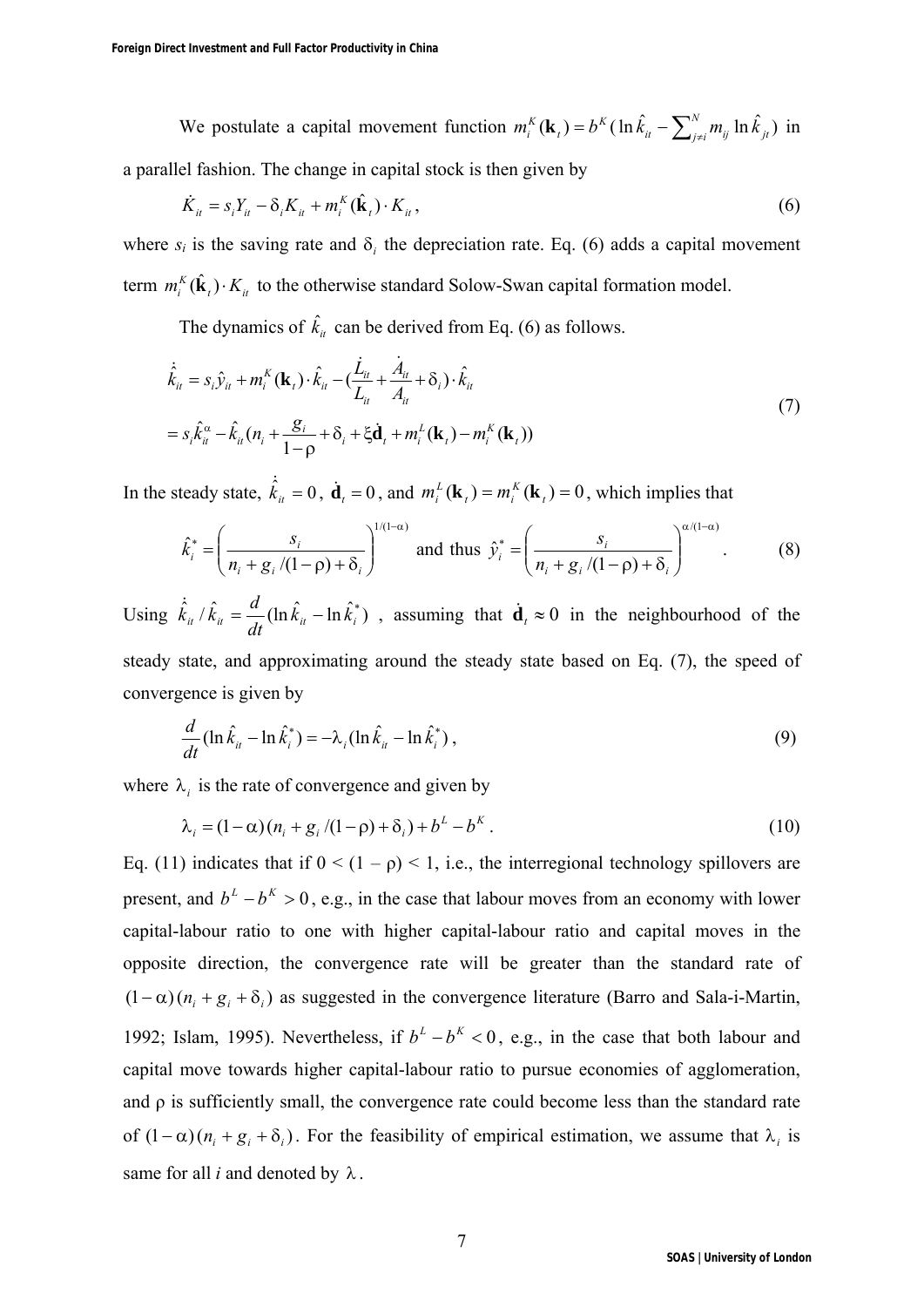Solving the first-order differential equation (9) and noting that the path of  $\ln \hat{k}_{it}$  is the same as that of  $\ln \hat{y}_i$  because  $\hat{y}_i = \hat{k}_i^\alpha$ , we obtain

$$
\ln \hat{y}_{u_2} = e^{-\lambda \tau} \ln \hat{y}_{u_1} + (1 - e^{-\lambda \tau}) \ln \hat{y}_i^*,
$$
\n(11)

where  $\hat{y}_i^*$  is given by (8) and  $\tau = t_2 - t_1$ . Placing  $\ln y_u = \ln \hat{y}_u + \ln A_u$  into (11) and using vector form we have the following equation

$$
\ln \mathbf{y}_{t_2} = e^{-\lambda \tau} \ln \mathbf{y}_{t_1} + \ln \mathbf{A}_{t_2} - e^{-\lambda \tau} \ln \mathbf{A}_{t_1} + (1 - e^{-\lambda \tau}) \ln \hat{\mathbf{y}}^*.
$$
 (12)

A combination of (12) and (3) gives

$$
(\mathbf{I}_N - \rho \mathbf{W}) \ln \mathbf{y}_{t_2} = (\mathbf{I}_N - \rho \mathbf{W}) e^{-\lambda \tau} \ln \mathbf{y}_{t_1} + (1 - e^{-\lambda \tau}) \ln \mathbf{A}_0 + (t_2 - e^{-\lambda \tau} t_1) \mathbf{g}
$$
  
+  $\xi (\mathbf{d}_{t_2} - e^{-\lambda \tau} \mathbf{d}_{t_1}) + (\mathbf{I}_N - \rho \mathbf{W}) (1 - e^{-\lambda \tau}) \ln \hat{\mathbf{y}}^*$ . (13)

Eqs. (13) and (8) lead to our basic estimation equation as follows.

$$
\ln \mathbf{y}_{t_2} = \rho \mathbf{W} \ln \mathbf{y}_{t_2} + e^{-\lambda \tau} \ln \mathbf{y}_{t_1} - \rho e^{-\lambda \tau} \mathbf{W} \ln \mathbf{y}_{t_1} + (t_2 - e^{-\lambda \tau} t_1) \mathbf{g} + \xi (\mathbf{d}_{t_2} - e^{-\lambda \tau} \mathbf{d}_{t_1})
$$
  
+ 
$$
(1 - e^{-\lambda \tau}) \ln \mathbf{A}_0 + \frac{\alpha (1 - e^{-\lambda \tau})}{1 - \alpha} (\mathbf{I}_N - \rho \mathbf{W}) \ln \mathbf{x}_t + \mathbf{v}_t.
$$
 (14)

where 
$$
\mathbf{x} = \left(\frac{s_1}{n_1 + g_1/(1-\rho) + \delta_1}, \frac{s_2}{n_2 + g_2/(1-\rho) + \delta_2}, \cdots, \frac{s_N}{n_N + g_N/(1-\rho) + \delta_N}\right)'
$$
 and

 $\mathbf{v}_t = (v_{1t}, v_{2t}, \dots, v_{Nt})'$  is the transitory error terms that are assumed to be *i.i.d.* across *i* and *t*. It can be seen that the spillover effect  $\rho$  is crucial in the derivation of Eq. (14). If  $\rho = 0$ , Eq. (14) will be reduced to one similar to Eq. (11) in Islam (1995), with different convergence rate due to the presence of factor mobility as indicated in Eq. (10).

In our model, the exogenous rate of a province's own technology progress, *gi*, varies across provinces and is free for a further augmentation. While it is difficult to have a complete account for *gi*, Temple and Wöβmann (2006) suggest a partial account which quantifies the direct contribution of labour reallocation to aggregate TFP growth in economies with sizeable differentials in the marginal product of labour across different sectors. The intuition is that if the marginal product of labour is lower in agriculture, the movement of agricultural workers to sectors where the marginal product is higher will raise the total output. Because this additional output is produced without additional input of capital and labour, the reallocation of labour raises aggregate productivity. In a large developing economy like China where regional differentials on industrialization has been substantial (cf. Sun at al. 2009, Section 3), their account is particularly relevant and would be able to capture a substantial part of aggregate TFP growth. Their final regression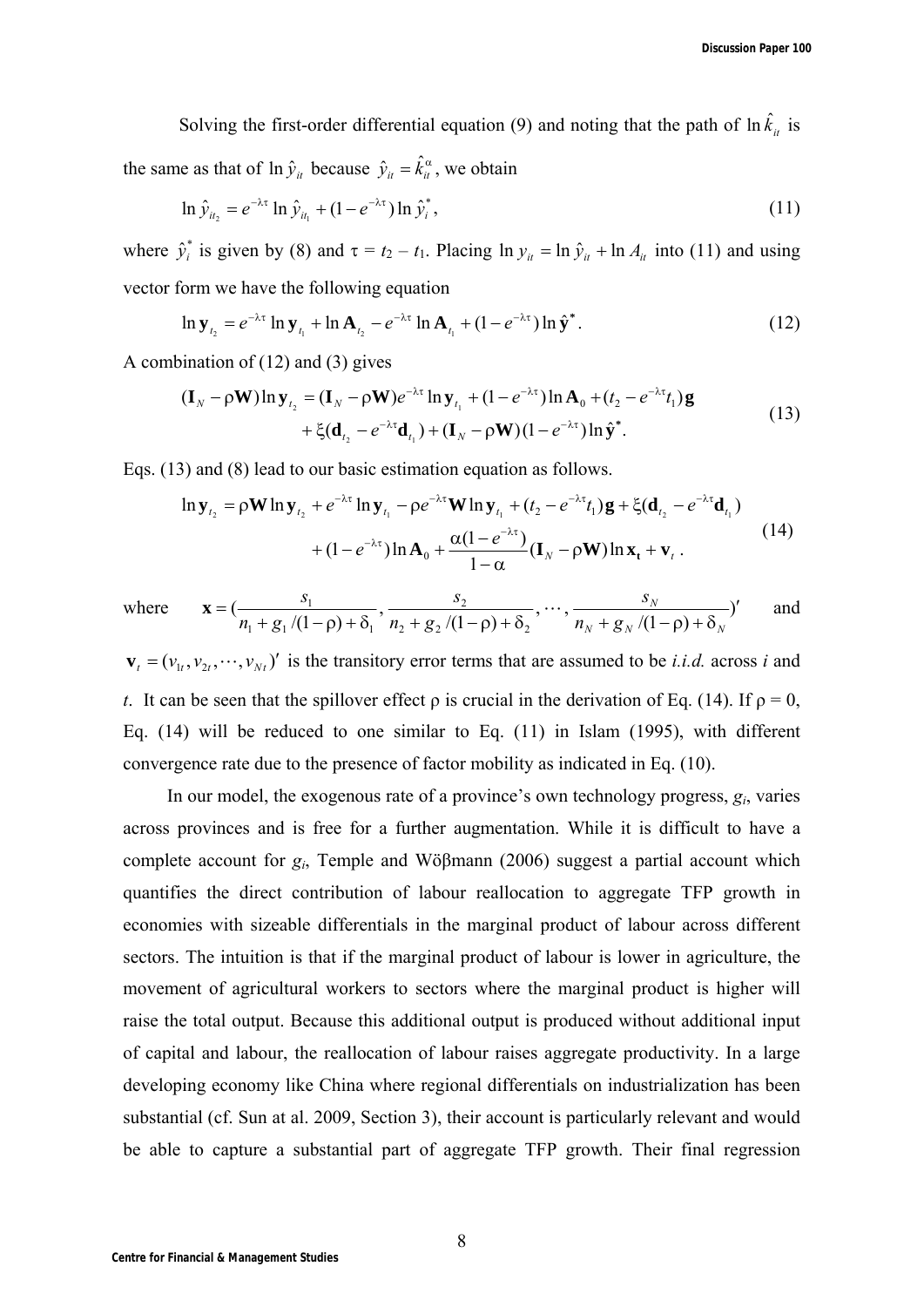specification of the relationship between the aggregate TFP growth and structural change is as follows.

$$
\frac{\dot{z}}{z} = \beta' \mathbf{V} + (\kappa - 1)\phi M G R OR TH + \kappa \phi \frac{1}{\psi} DISEQ ,\qquad(15)
$$

where *z* is the aggregate TFP, **V** is a vector of determinants of aggregate TFP growth including regional dummies and *ln***A**0, and the structural change terms are

$$
MGROWTH = (1 - a)\frac{\dot{m}}{m} \approx \Delta m\,,\tag{16a}
$$

$$
DISEQ = \frac{p}{1-p} (1-a) \frac{\dot{m}}{m} \approx \frac{p}{1-p} \Delta m \,. \tag{16b}
$$

where *a* is the share of agricultural employment in total employment,  $m = 1 - a$  is the share of non-agricultural employment in the total employment,  $\Delta m = m_t - m_t$ ,  $p = -\Delta a/a$  ( $\Delta a = a_{t_2} - a_{t_1}$ ) is the migration propensity,  $\phi$  is proximately equal to the labour share in total output, and the parameters  $\kappa$  and  $\psi$  capture the intersectoral wage ratio at and the speed of adjustment to the long-run migration equilibrium respectively.

Intuitively speaking, *MGROWTH* captures the effect of labour reallocation on TFP growth for a fixed marginal product ratio. This effect is essentially that examined in Kuznets (1961) and Denison (1967). *DISEQ* implies that the growth impact of a given extent of structural change will be greater in those regions experiencing more rapid structural change, because at least on average the intersectoral differential in those regions is greater. Because of this distinction, the former is termed as the 'linear' effect and the latter 'nonlinear' effect. A combination of Eqs (14) and (15) give the final estimation equation.

$$
ln \mathbf{y}_{t_2} = \rho \mathbf{W} ln \mathbf{y}_{t_2} + e^{-\lambda \tau} ln \mathbf{y}_{t_1} - \rho e^{-\lambda \tau} \mathbf{W} ln \mathbf{y}_{t_1} + \frac{(1 - e^{-\lambda \tau})(1 - \alpha) + 1}{1 - \alpha} ln \mathbf{A}_0
$$
  
+  $(t_2 - e^{-\lambda \tau} t_1) \phi \left( \frac{\kappa - 1}{1 - \alpha} MGROWTH + \frac{\kappa}{(1 - \alpha)\psi} DISEQ \right)$  (17)  
+  $\xi (\mathbf{d}_{t_2} - e^{-\lambda \tau} \mathbf{d}_{t_1}) + \frac{\alpha (1 - e^{-\lambda \tau})}{1 - \alpha} (\mathbf{I}_N - \rho \mathbf{W}) ln \mathbf{x}_t + \mathbf{v}_t.$ 

 Eq. (17) presents a consistent theoretical setting to comprehensively control for model specification errors and influential variables which may alter the relationship between investment intensity  $d_{it}$  and TFP. A complete mechanical adoption of Eq. (17) for real regression would be problematic due to nonlinear parameter restrictions and high correlation between some variables. Our first estimation will not impose parameter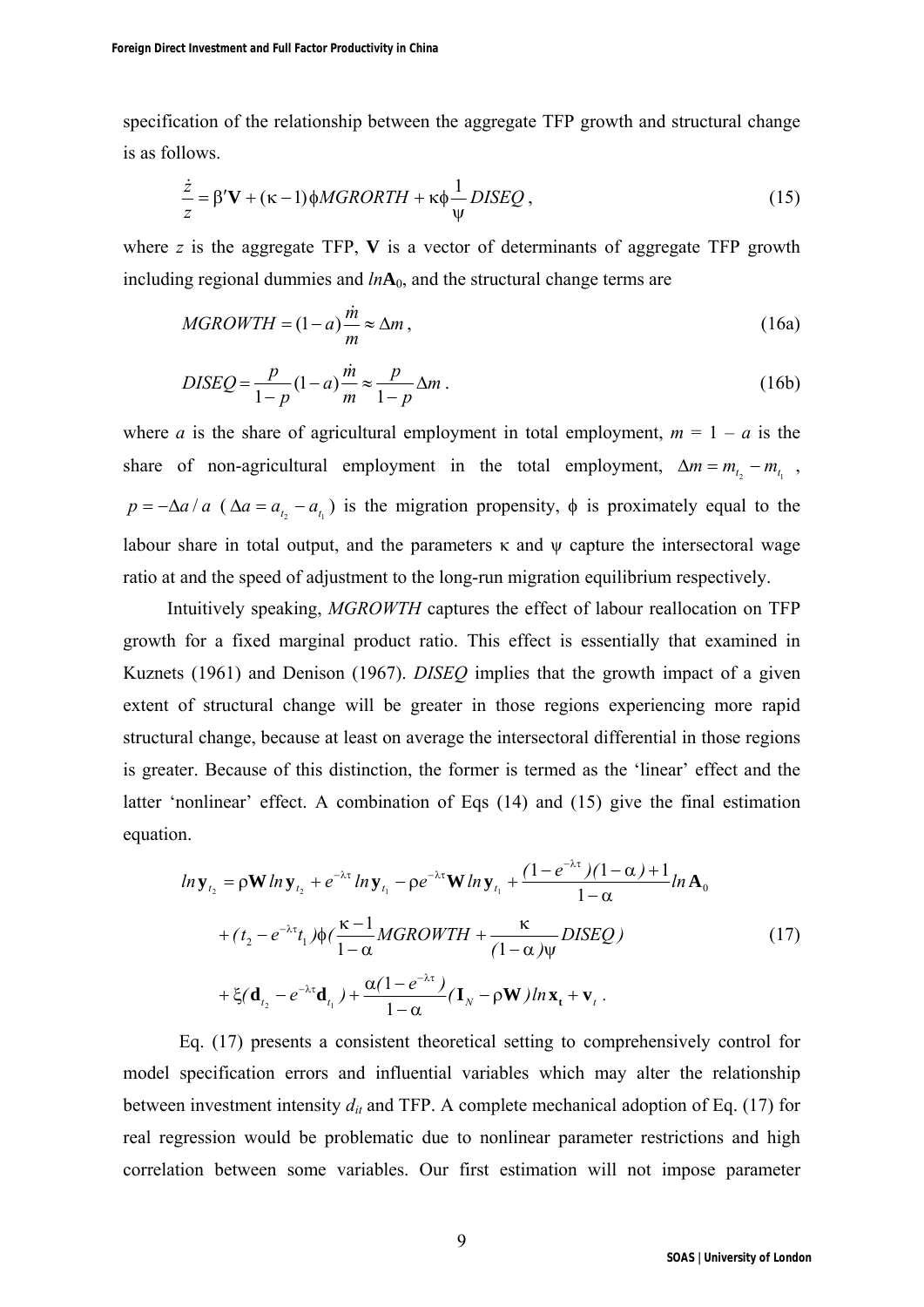restrictions and the second one will impose the linear restrictions only. We will exclude some variables that are of secondary importance and highly correlated with key variables. Another pragmatic approximation is necessary for  $\ln(n_i + g_i/(1 - \rho) + \delta_i)$  because it contains the spatial effect parameter ρ. We will focus on the variation of population growth *ni* and take the average value of technological progress and depreciation for  $g_i/(1-\rho) + \delta_i$ . This is to assume that variations in  $g_i/(1-\rho) + \delta_i$  is likely to be modest in relation to the inter-provincial variations in population growth in a large developing country like China.

#### *2.2. Spillovers from FDI*

Spillovers from FDI carry the features of the typical notion of technology spillovers/externalities and can be divided into pecuniary (also called vertical or rent) and non-pecuniary (also called horizontal or knowledge) spillovers. Pecuniary or vertical spillovers flow in two directions of suppliers and buyers, i.e., forward and backward linkages, respectively. It occurs when quality improvement in inputs and outputs are not entirely reflected in the price of such goods and services. Recipients of these welfare enhancing externalities experience a cost reduction and a subsequent rent gain (Harris, 2009). It is also often the case that foreign companies require higher standards for input quality and on-time delivery which confer incentives on domestic suppliers to upgrade their production technology and management.

In contrast, non-pecuniary or knowledge spillovers are disembodied from goods and services and instead arise when firms share a general pool of knowledge, which can shift their production possibility frontier (Harris, 2009). For example, FDI firms usually possess better technology in comparison with that of local firms and local firms can become more productive by watching and imitating these FDI firms. non-pecuniary spillovers result from the nature of knowledge as a local or partial public good. The codified part of an invention (innovation) is likely to be a fully public good. The embodied and tacit part of the inventive (innovative) knowledge is linked to the experiences of the inventors (innovators) and attached to people. This stock of knowledge grows in a region as technology transfer from FDI occurs as well as local inventors and innovators discover new ideas. It diffuses mostly via personal interactions and labour mobility. It is local public good because it mainly benefits inventors and innovators within the region or its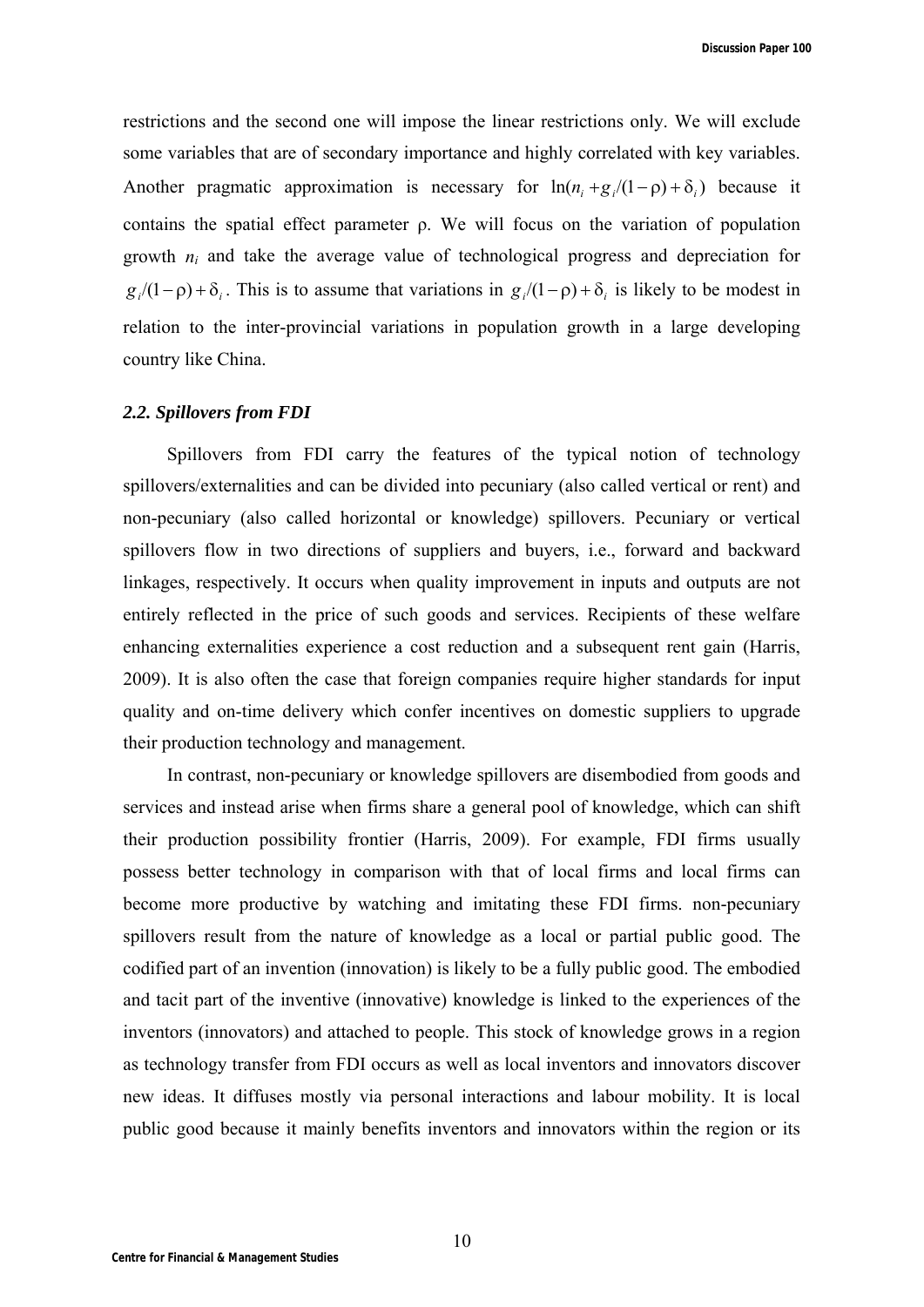neighbourhoods but fades farther away as interactions and labour mobility decrease (Botazi and Peri, 2003).

Apart from the potential positive contribution of FDI spillover to local TFP and income growth as discussed above, it is also worth noting that a spillover effect of FDI can be zero or negative. Local firms may experience difficulties in absorption of new technology due to a lack of complementarities or due to the "gap" problem in terms of technology and human capital. Foreign investors can pick the best local firm, allowing that company to dominate the market and crowd out other firms. A significant increase of market share of FDI firms in product, labour, and capital markets may push domestic firms up their average cost curves. For example, FDI firms may "poach" for better staff by offering higher pay and attractive career development and thus exert upward pressure on wage cost (Harris, 2009; Hanousek et al., 2010).

While the above discussion on FDI spillover indicates a clear-cut direction for causality running from FDI to TFP and growth and leaves the sign and extent of the comprehensive spillover effect to be determined by empirical estimation, an unbiased and consistent estimation of the sign and scale of the effect must control for the following two lines of reverse causality. First, FDI may gravitate to regions where productivity is higher and this type of agglomeration would lead to positive association between FDI and TFP. A lack of control for this line of reverse causality may generate an upward bias. Second, FDI may also be attracted to regions where wage is low to reap the low-cost advantage. Because low-wage is typically associated with low productivity, this type of FDI presence would bring in negative association between FDI and TFP. A lack of control for this second line of reverse causality would create a downward bias. For these reasons, in our system GMM estimations, we will treat FDI intensity variable  $d_{it}$  as endogenous.

(See *Table 1*)

### **3. Data, Variables, and Estimation Methods**

Data used in our estimations is a panel of 29 provinces and municipalities for the period 1980-2005. Among all 31 provinces and municipalities in China, Tibet is excluded mainly because of lack of data. For data consistency Chongqing is included in Sichuan, since Chongqing became a central municipality out of Sichuan province in 1997. We collected data from SSB (1999) for the period 1980-1998 and SSB (2000-2006) for the period 1999-2005, respectively. All the value variables are deflated using 1980 prices.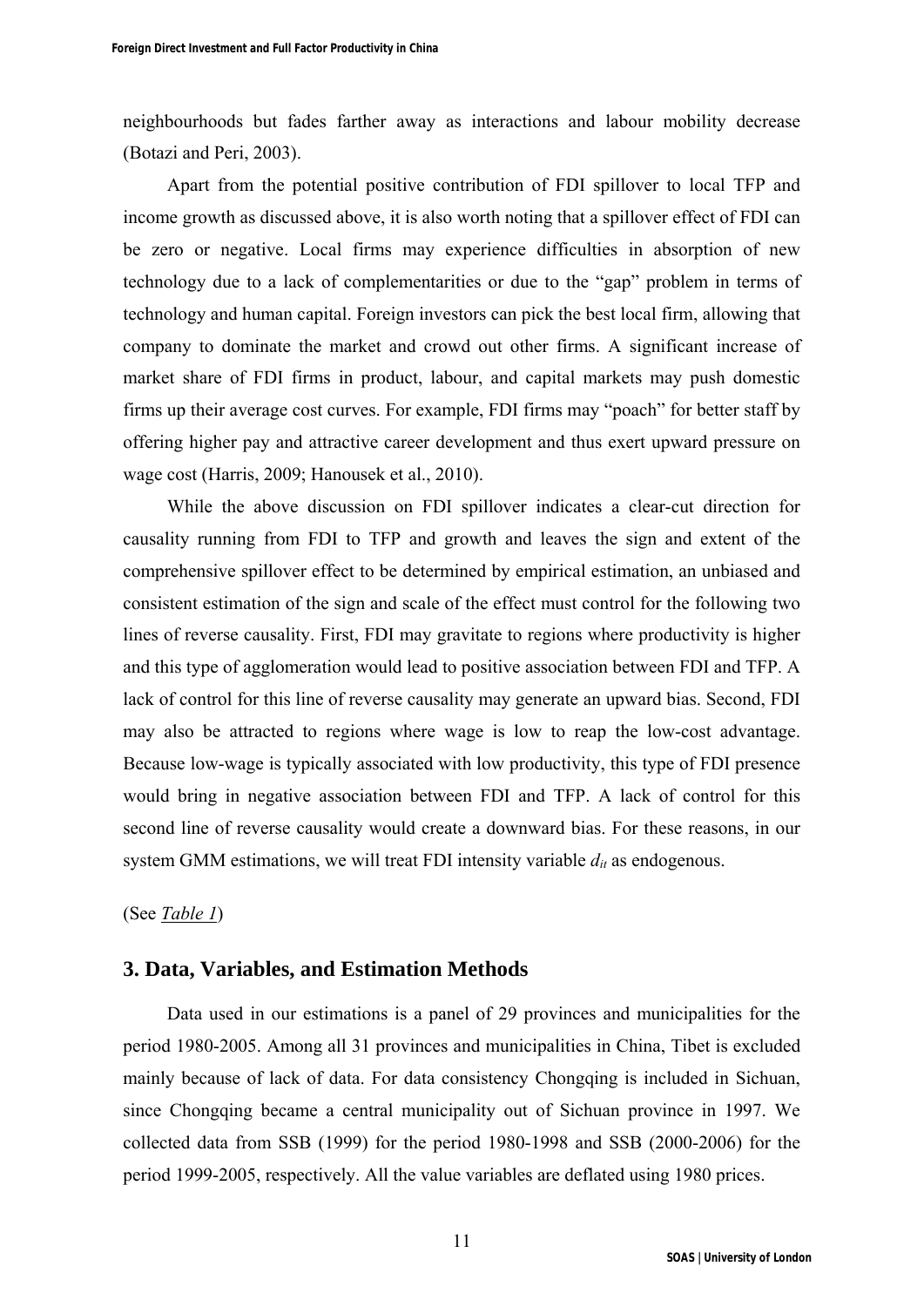Following the tradition of growth empirics (Islam, 1995), we opt for five-year time intervals in order to reduce the influence of business cycle fluctuations and to alleviate the problem of parameter heterogeneity. For the period 1980-2005 we have five data point for each province: 2005, 2000, 1995, 1990, and 1985. When  $t = t_2 = 1985$ ,  $t - 1 = t_1 = 1980$ , saving and population growth variables are averages over 1980-1985, and the structural change is the change between 1980 and 1985. The analogy holds for other intervals.

Because  $\mathbf{W}\ln \mathbf{y}_{t-1}$ ,  $\mathbf{W}\ln \mathbf{s}_t$  and  $\mathbf{W}\ln(\mathbf{n}_t + \overline{g}/(1-\overline{\rho}) + \overline{\delta})$  are highly correlated with Wln  $y_t$  ( $r = 0.99$ , 0.96, and 0.79 respectively), in our first set of regressions, which focuses on the endogenous impact of  $W \mid n y_t$ , we remove them from the regression equation. Following the conventional notion of the panel data literature and noting that  $\ln A_0$  is time invariant, we can reformulate Eq. (17) as follows.

$$
\ln y_{ii} = \gamma \ln y_{i,t-1} + \rho (\mathbf{W} \ln \mathbf{y})_{it} + \beta_1 \ln s_{it} + \beta_2 \ln (n_{it} + \overline{g}/(1-\overline{\rho}) + \overline{\delta})
$$
  
+  $(\beta_3 + \beta_4 t) \cdot MGROWTH_{it} + (\beta_5 + \beta_6 t) \cdot DISEQ_{it} + \beta_7 d_{it}$   
+  $\beta_8 d_{i,t-1} + \eta_i + \mu_t + \varepsilon_{it}$ , (18)

where  $t = t_2$ ,  $t - 1 = t_1$ ,  $\gamma = e^{-\lambda \tau}$ , and  $\tau = t_2 - t_1$ . In the unrestricted setting, we expect that  $\beta_1 > 0$ ,  $\beta_2 < 0$ ,  $\beta_3$  to  $\beta_6$  are nonnegative,  $\beta_3$  or  $\beta_4 > 0$ , and  $\beta_5$  or  $\beta_6 > 0$ .  $\beta_7 \ge 0$  is associated with  $\beta_8 \le 0$  and  $\beta_7 < 0$  with  $\beta_8 > 0$ . In the restricted setting, we expect  $\beta_1 = -\beta_2$  in addition. Moreover, because *MGROWTH* is highly correlated with *t*  $\cdot$  *MGROWTH* and *DISEQ* is highly correlated with  $t \cdot$  *DISEQ* ( $r$  > 0.99 in both case), we have to drop one of the paired two variables and examine the effect of the other.

It is worth noting that the omission of Wln x, may result in spurious significance of Wln  $y_t$ , and  $d_{it}$  in Eq. (18). To check this, we conduct second set of regressions based on Eq. (19):

$$
\ln y_{ii} = \gamma \ln y_{i, t-1} + \rho (\mathbf{W} \ln \mathbf{y})_{it} + \beta_{1a} \ln s_{it} + \beta_{2a} \ln (n_{it} + \overline{g}/(1-\overline{\rho}) + \overline{\delta})
$$
  
+  $\beta_{1b} (\mathbf{W} \ln s)_{it} + \beta_{2b} (\mathbf{W} \ln (n + \overline{g}/(1-\overline{\rho}) + \overline{\delta}))_{it}$   
+  $(\beta_3 + \beta_4 t) \cdot MGROWTH_{it} + (\beta_5 + \beta_6 t) \cdot DISEQ_{it} + \beta_7 d_{it}$   
+  $\beta_8 d_{i, t-1} + \eta_i + \mu_t + \varepsilon_{it}$ , (19)

In the unrestricted setting, we expect that  $\beta_{1a} > 0$ ,  $\beta_{2a} < 0$ ,  $\beta_{1b} < 0$ , and  $\beta_{2b} > 0$ . Expectations on others are same as in Eq. (18). In the restricted setting, we expect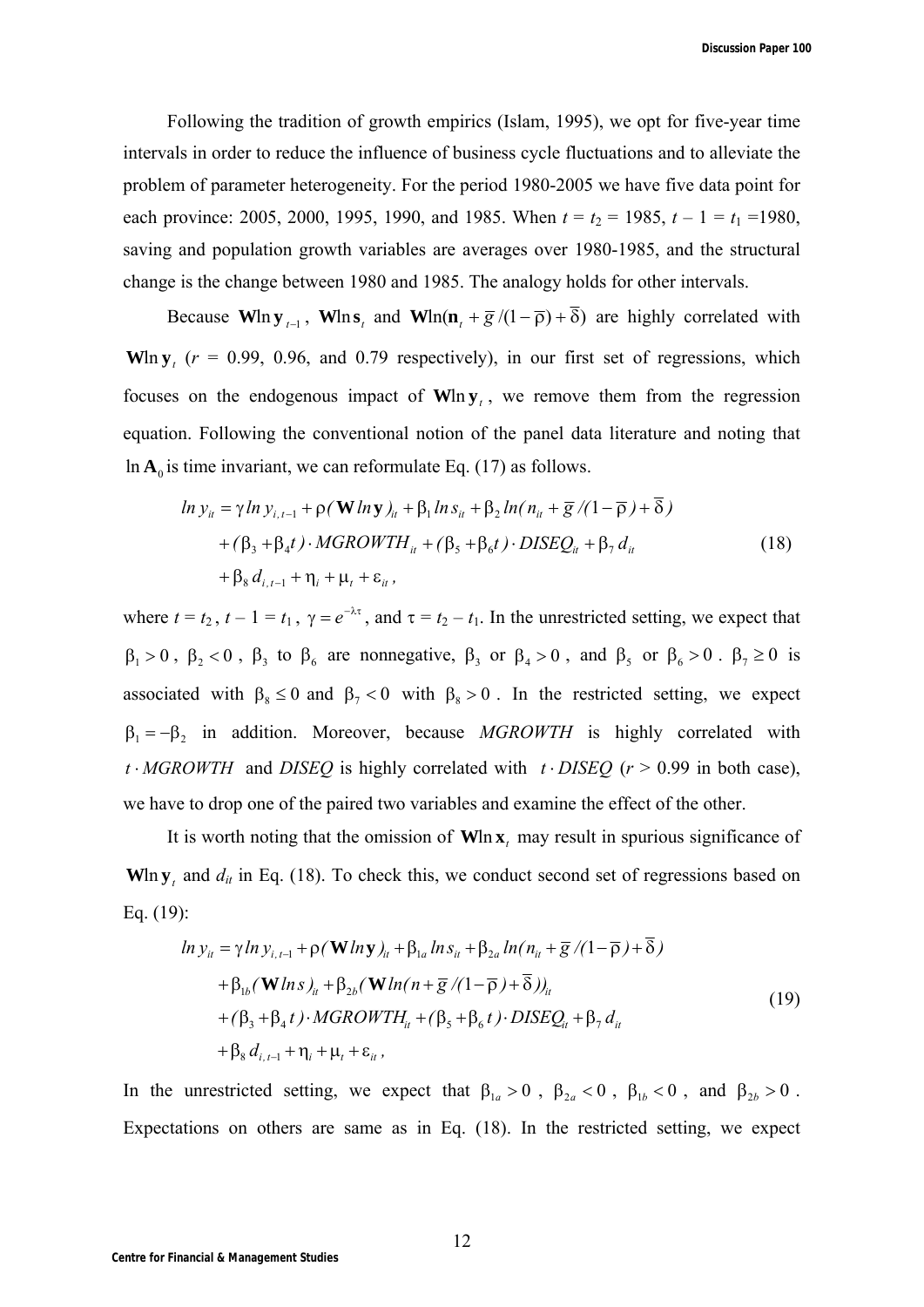$\beta_{1a} = -\beta_{2a}$  and  $\beta_{1b} = -\beta_{2b}$  in addition. Given that Eq. (19) mainly serves the purpose of robustness check, unless specially mentioned we will focus on Eq.  $(18)$  in the following.<sup>4</sup>

Table 1 presents the definition of the variables in Eq. (18) and the corresponding summary statistics. It is worth highlighting that while the saving rate incorporates the capital accumulation contribution of FDI as an integral part of fixed capital formation, FDI intensity further measures the relatively position of FDI in total capital formation. The disturbance term consists of the unobserved provincial fixed effect that is constant over time  $(\eta_i)$ , the unobserved time effect that is common across provinces  $(\mu_i)$  and the transitory errors  $(\varepsilon_{it})$  that varies across provinces and time periods and has mean equal to zero.

The spatial weight matrix **W** describes the spatial arrangement of the *N* regions concerned. Let  $w_{jk}$  denote the  $(j, k)$ -th element of **W**, where *j* and  $k = 1, \dots, N$ . It is assumed that all *wjk* are known constants, all diagonal elements of **W** are zero, and the characteristic roots of **W** are known. The first assumption excludes the possibility that the spatial weight matrix is parametric. The second one implies that no region can be viewed as its own neighbour. The third presupposes that the characteristic roots of **W** can be computed accurately using the computing technology typically available to empirical researchers and ensures that the log-likelihood function of the spatial regression models we distinguish can be computed (Elhorst, 2003). In this research the off-diagonal elements of **W** are first defined as  $w_{jk} = 1/d_{jk}$  where  $d_{jk}$  is the distance between the capital city of province *j* and that of province *k*, with  $k \neq j$ .<sup>5</sup> This **W** is then row-normalized so that each row sums to unity. This row-normalized **W** being multiplied by the vector of  $\ln y_t$  leads to the vector of the spatial lagged dependent variable.

There is a host of methods to estimate Eq. (18). The most representative ones include pooling regression with OLS, fixed effects estimator, spatial panel regression with maximum likelihood (ML) estimator, and the combined spatial and dynamic panel regression with system GMM. In the literature on growth empirics which does not use spatial econometric technique it is well-known that the simple pooled OLS estimate of the

 $\overline{a}$ 

<sup>&</sup>lt;sup>4</sup> Please note that the number of observation in our database is small only 145, which makes it infeasible to include nonlinear parametric constraints in the regressions. Once this inclusion becomes feasible, it would lead to more accurate estimations of the structural parameters. We leave this for the attention of future work.

 $<sup>5</sup>$  We experimented with alternative weighting schemes such as the binary contiguity matrix and got broadly</sup> similar results to those reported in this paper.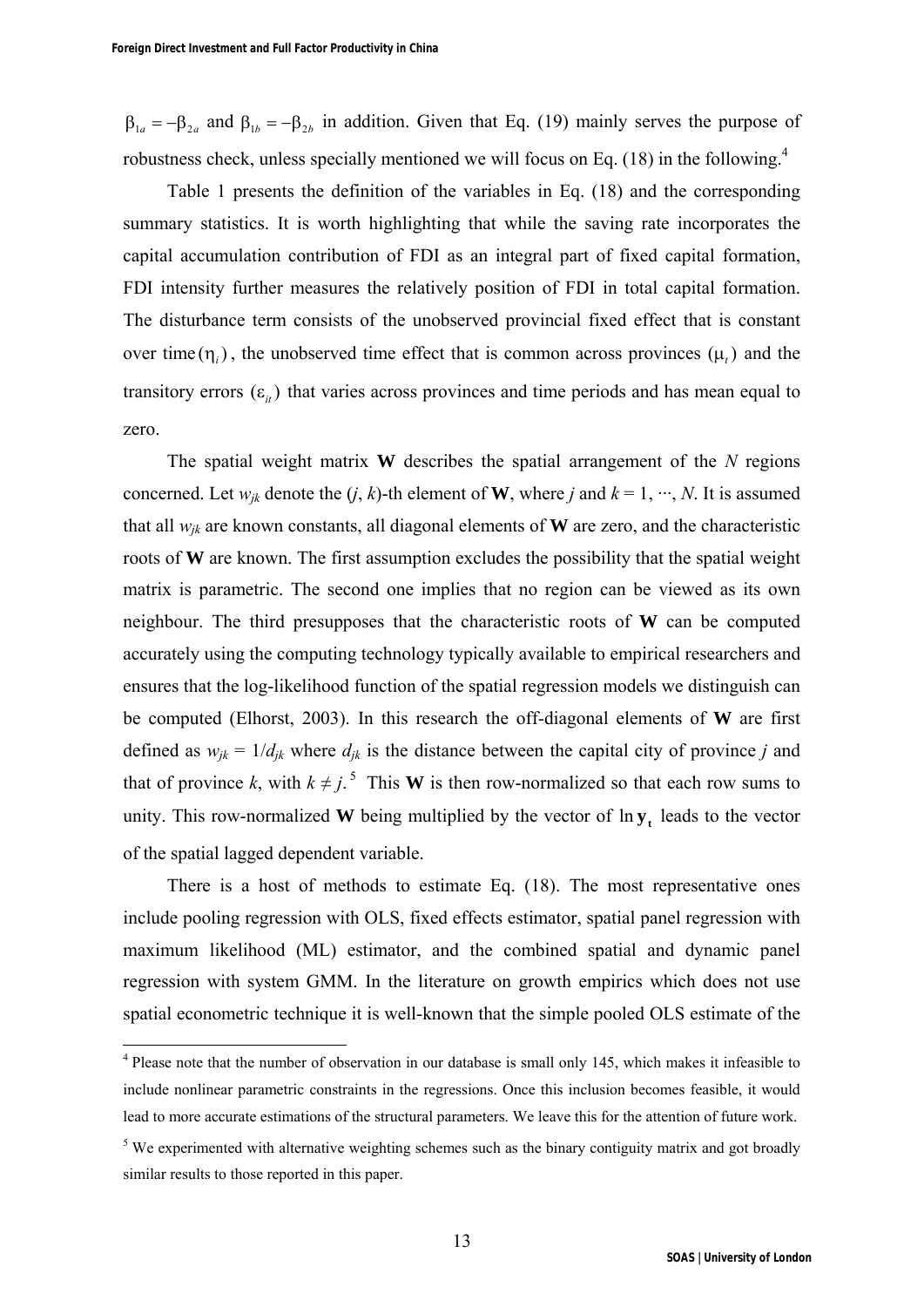coefficient on the initial income term,  $\hat{\gamma}$ , is likely to be inconsistent and biased upwards due to the positive correlation between  $\ln y_{i,j}$  and  $\eta_i$  (Hsiao, 2003). The fixed effects estimator, although the within groups transformation wipes out the time-invariant province-specific effects $(\eta_i)$ , produces the opposite, a downward bias with the extent of attenuation increasing when exogenous covariates are added (Nickell, 1981). Bond et al. (2001) and Caselli et al. (1996) suggest a bound for  $\hat{\gamma}$  : the observed biases in the OLS and within group estimators are used as references to define upper and lower bounds for this serial autoregressive parameter.

The inclusion of a spatially lagged dependent variable  $(\textbf{W}\ln{\textbf{y}})_{ii}$  on the right-hand side of Eq. (18) further causes a simultaneity problem and renders both OLS and fixed effects estimators inconsistent. Although this simultaneity problem can be solved by employing ML estimator established in spatial econometrics, the existing spatial ML estimators are not designed to solve the endogeneity problem caused by the inclusion of a serially lagged dependent variable  $\ln y_{i,t-1}$  (Abreu et al., 2005a; Elhorst, 2003). An exception is Elhorst (2005) who uses a first-differenced model to eliminate fixed effects and then derives an unconditional likelihood function. However, his ML method does not allow for instrumental treatment to control the potential endogeneity of other explanatory variables than the serially and spatially lagged dependent variable, and thus is not applicable to our case because we must consider FDI intensity,  $d_{it}$ , as endogenous.<sup>6</sup>

Badinger et al. (2004) propose a two-step procedure to take care of spatial interdependence in the estimation of a dynamic panel-data model. The variables are first filtered to remove spatial autocorrelation and then a standard GMM estimator (Arellano and Bover, 1995; Blundell and Bond, 1998) is applied to the filtered data. Although this procedure avoids addressing the joint problem of serial and spatial endogeneity in one equation, it is incapable of making explicit inference for spatially lagged variables and removes some of the variation that could potentially explain differences in growth rates. In addition, the two-step procedure implies that the coefficients of the spatial filtering and the other coefficients in the model are not determined jointly but sequentially, and the properties of such a sequential estimator are not known (Abreu et al., 2005a).

 6 Kukenova and Monteiro (2008) provide a survey on ML, QML, S2SLS, and partial GMM, and point to the same limitation: a lack of instrumental treatment to other potential endogenous variables.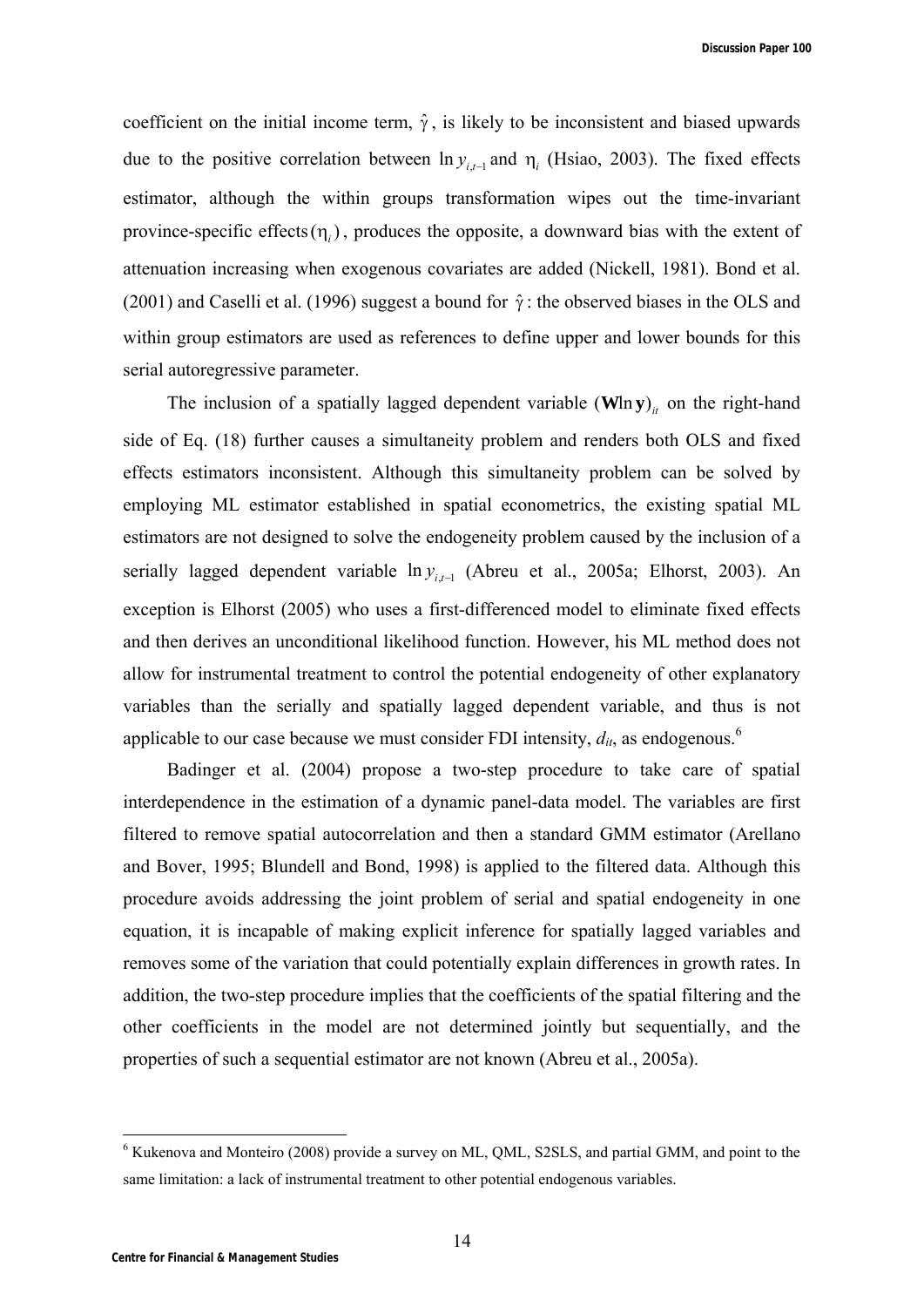In comparison, a direct application of the system GMM to Eq. (18) appears to be the best estimator available as it deals with the joint problem of serial and spatial endogeneity and corrects for the potential endogeneity of other explanatory variables. The basic idea of the system GMM is to estimate Eq. (18) as a system of two equations. One is in first difference, which allows the removal of the fixed effects, and the other is in levels, which brings in the technical gains of additional level moment conditions and increased efficiency. Lagged first differences and lagged levels are used as instruments for equations in levels and for equations in first differences, respectively. The use of instrumental variables allows consistent estimation of parameters even in the presence of measurement error and endogenous right-hand-side variables. On a practical ground, the system GMM also avoids the inversion of high dimension spatial weights matrix **W** and the computation of its eigenvalues as in the case of ML and QML, which involves accuracy problems when **W** is large. Furthermore, the Monte Carlo investigation in Kukenova and Monteiro (2008) also recommends the application of system GMM to the joint problem of serial and spatial endogeneity.

Considering that the consistency of the system GMM estimator depends on whether a selected set of lagged level and first-differenced values of the explanatory variables are valid instruments in the regression, three sets of specification tests are employed. First, the overall validity of the instruments is tested by the standard Hansen's *J* test of overidentifying restrictions, which analyses the sample analogue of the moment conditions used in the estimation process. Second, following the recommendations in Roodman (2009), Difference-in-Hansen tests for the full set of instruments for the levels equation as well as for the subset based on the dependent variable are conducted. The number of instruments generated for the regressions are reported. Third, because significant secondorder serial correlation of the first-differenced residuals indicates serial correlation in the original error terms and therefore misspecification of the instruments, we also test for first-order and second-order serial correlation in the first-differenced residuals. If the original error terms are not serially correlated, there should be evidence of a significant negative first-order serial correlation in differenced residuals and no evidence of secondorder serial correlation in the first-differenced residual. In addition to the validity tests, a finite-sample correction to the two-step covariance matrix as suggested in Windmeijer (2005) is implemented.

(See *Tables 2-4*)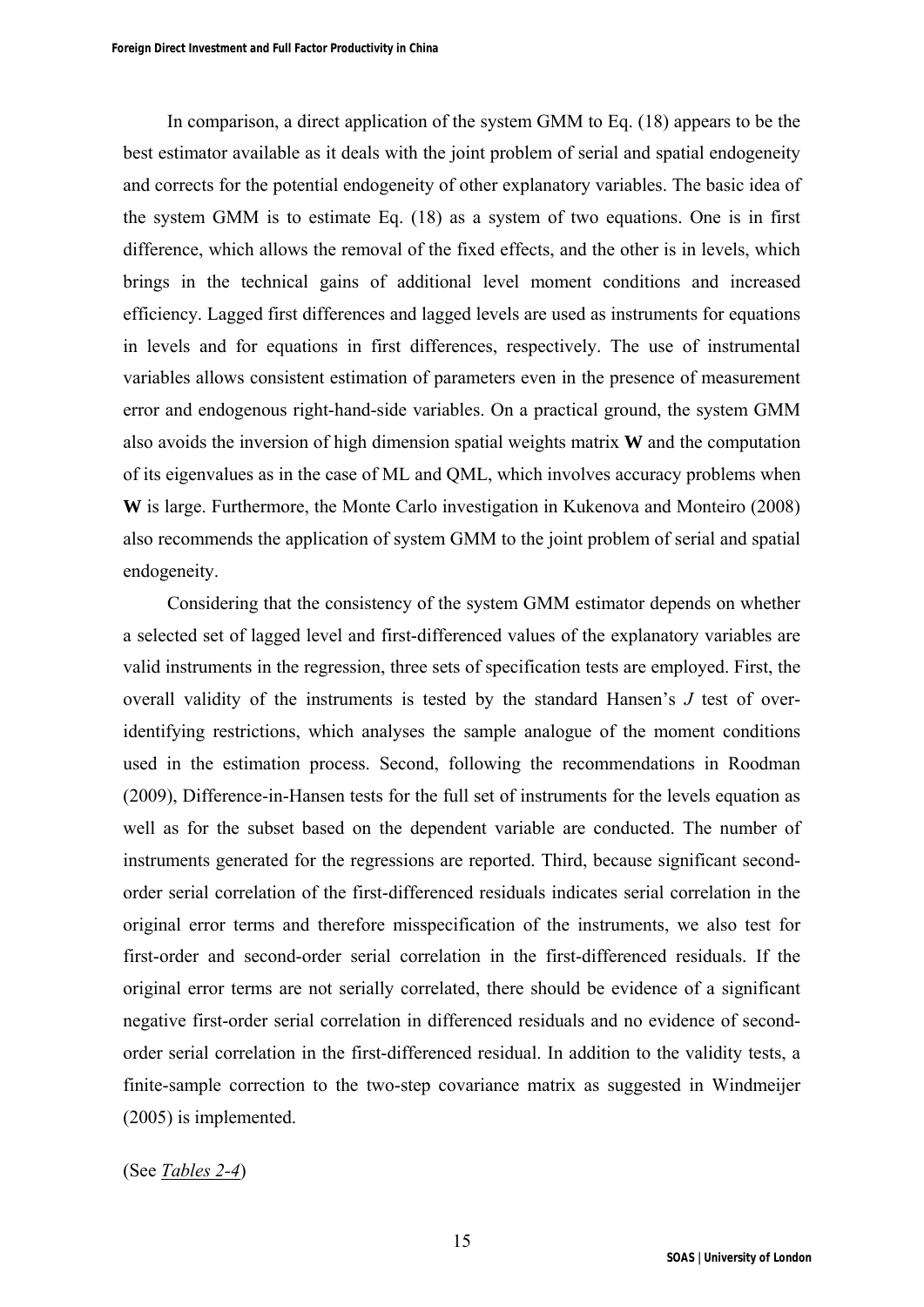## **4. Empirical Results**

Eq. (18) is estimated by the OLS, fixed effects, spatial ML and system GMM estimator, respectively. The estimation results are presented in Table 2. Let us first look at the coefficients on  $d_{it}$  and  $d_{i, t-1}$ , the key concern of this research. All four estimations produce significantly positive coefficients on  $d_{it}$ , ranging between 0.814 and 1.117. In addition, coefficients on  $d_{i,t-1}$  are significantly negative in three of the four estimations and particularly in the system GMM estimation. This consistence on coefficient estimation for  $d_{it}$  across four estimators is supervising given the absence of control for the endogeneity of FDI intensity in OLS, fixed effects, and spatial ML estimations (cf. Section 3). It suggests that the empirical value of  $\xi$  in Eq. (2) is about unity. Following Eq. (4), the multiplier from the marginal increment of FDI intensity,  $\dot{d}_{it}$ , to the percent growth rate of TFP is  $\hat{\xi}/(1-\hat{\rho})$ . Let us take  $\hat{\rho}$  from the system GMM estimation because it addresses the joint endogeneity of serially and spatially lagged income and performs better than other three estimators, this gives  $\frac{\xi}{1-\hat{\rho}} = 1.698$ , meaning that one percentage point increase in FDI intensity, say an increase from the mean value of 6.1 percent to 7.1 percent (cf. Table 1), would potentially lead to about 1.7 percent growth in the level of TFP according to Eq. (4) and in the level of per capita income according to Eq. (17).

In terms of growth empirics, each estimator produces qualitatively similar results as its counterpart in Sun et al (2009, Table 2) does. However, the introduction of FDI intensity in the TFP specification reduces the size of the coefficient on serially lagged income consistently in corresponding to each of the four estimators and hence leads to a higher convergence rate. With OLS the  $\hat{\gamma}$  estimation, although upward biased, decreases from 0.968 to 0.936, which implies an increase in annual convergence rate,  $\lambda$ , from 0.65% to 1.3%. With the fixed effects  $\hat{\gamma}$  estimation, which is known to be downward biased, falls from 0.669 to 0.624, suggesting an increase of annual convergence rate from 8.0% to 9.4%. With the better behaved system GMM  $\hat{\gamma}$  decreases from 0.902 to 0.862, indicating an increase of annual convergence rate from 2.1% to 3.0%. With regard to the spatially lagged per capita income, the coefficient estimates for it are significantly positive for the estimators of OLS, spatial ML, and system GMM, respectively, and this spatial autoregressive parameter lies between 0 and 1, as assumed in Eq. (2). These results are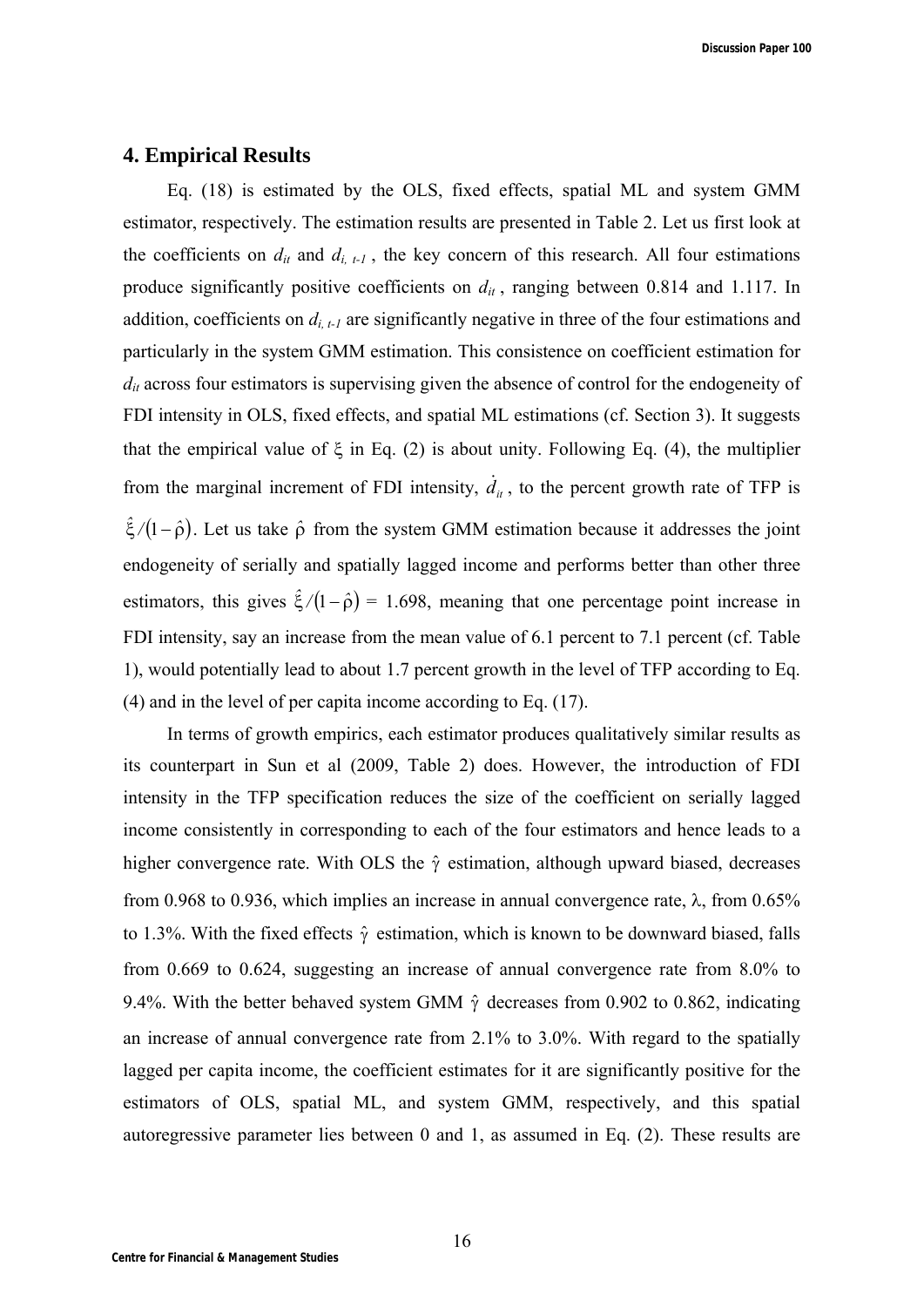consistent with those in Sun et al. (2009) and confirm the importance of including spatially lagged income in growth convergence theory and empirics.

Let us now to have a close look at the results of system GMM estimator, which addresses the joint endogeneity of serially and spatially lagged income, the endogeneity of FDI intensity and possible endogeneity of other explanatory variables, and possible measurement errors, and passes the specification tests of Hansen's *J*, Difference-in-Hansen, AR(1) and AR(2). All coefficients in the systems GMM estimation are statistically significant and have the expected sign. The significantly positive *ˆ* and *ˆ* coefficients produced under the full control of various endogeneity provide strong evidence in favour of our theoretical specification, which introduce FDI spillovers and further general interregional technology spillovers into the TFP specification of a standard Solow model. Empirically, significantly positive  $\hat{\xi}$  and  $\hat{\rho}$  indicate that the overall effect of FDI spillovers, as well as the general interregional technology spillovers, on TFP and income growth are positive and highly significant. The significantly positive  $\hat{\rho}$  also provides empirical support to the strong presence of interregional technological diffusion and factor mobility across provinces and suggests that this presence has generated a complementary effect between a given province and its neighbours although the effect decays in distance. In addition, both the linear and nonlinear components of structural change make significantly positive contribution to the growth of TFP and further per capita income. The results also indicate that the implied convergence rate is about 3% per annum and capital investment exerts significantly positive contribution to the growth of per capita income. On the other hand, population growth plays a significantly negative role as expected.

Table 3 reports that the imposition of the linear parameter restriction of  $\beta_1 = -\beta_2$ on all above regressions generates qualitatively unchanged and quantitatively similar results to those presented in Table 2. To test the possible spurious significance of the coefficient on the spatial autoregressive term and on FDI intensity, we estimate Eq. (19) and the results from the unrestricted regressions are presented in Table  $4<sup>7</sup>$ . The results indicate that the incorporation of  $W \mid n \times n$  into the regressions does not crowd out the significance of either  $W \mid \mathbf{w}_t$ ,  $d_{it}$  or  $d_{i,t-1}$  in the ML and system GMM regressions.

<sup>&</sup>lt;sup>7</sup> The corresponding results for the restricted regressions are qualitatively unchanged and quantitatively similar. These and other results on robustness tests are available upon request.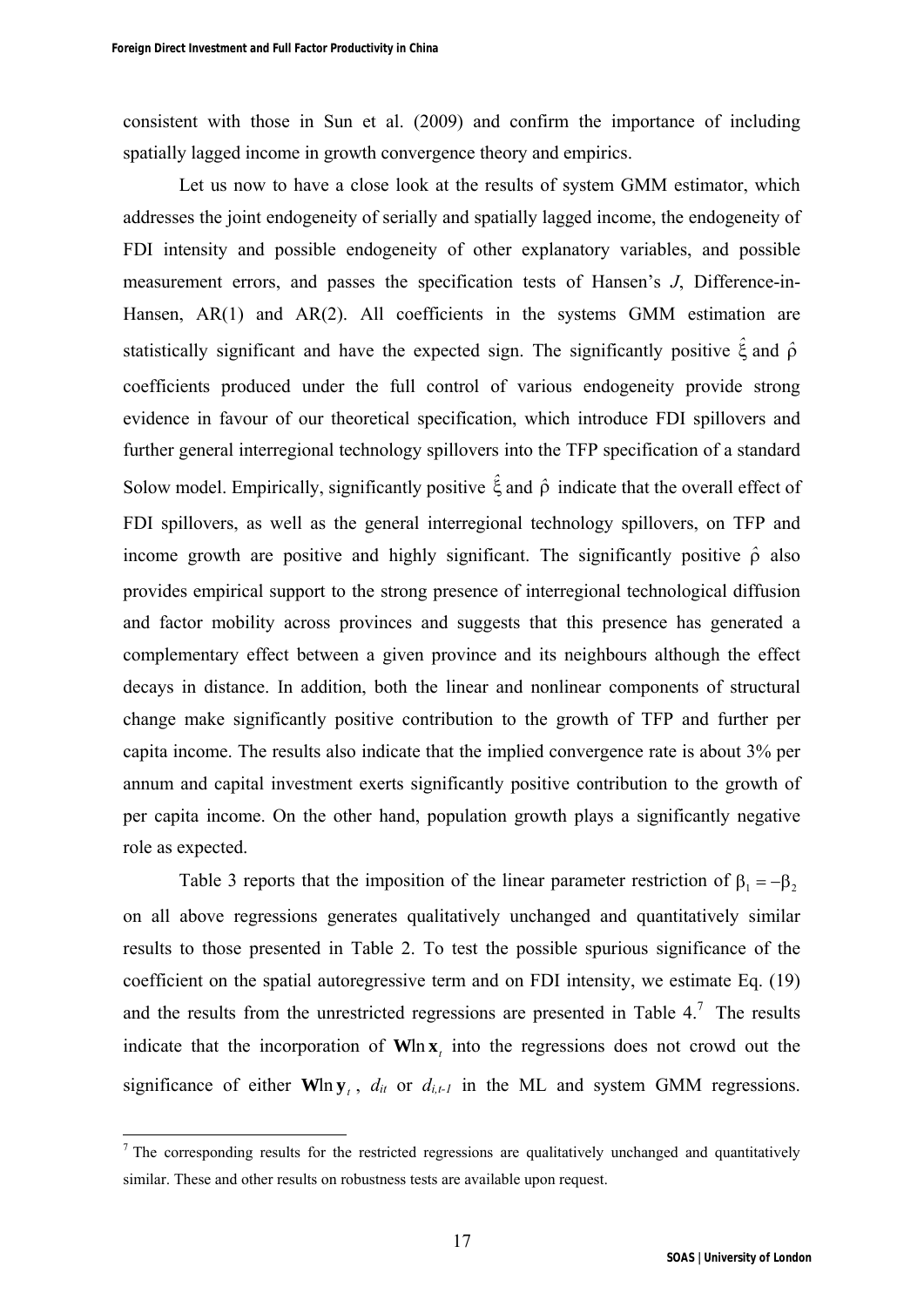**Discussion Paper 100**

Moreover, with the well-behaved system GMM estimator, the coefficients of both **W** ln  $s_{it}$  and **W**  $\ln(n_{it} + g + \delta)$  become statistically insignificant. These findings suggest that the significance of the coefficient on either the spatial autoregressive variable or FDI intensity variable is very unlikely to be spurious.

Our findings are consistent with the emerging empirical evidence at the firm level in China. Wei and Liu (2006) assess the productivity enhancing effects of technology spillovers across firms from R&D, exports and the very presence of FDI in China's manufacturing sector. Their estimations based on a panel of more than 10,000 indigenous and foreign-invested firms for 1998–2001 indicate strong productivity enhancing effects of inter-industrial spillovers from R&D and exports, and of both intra- and inter-industrial spillovers from foreign presence to indigenous Chinese firms. While their study is confined to the impact of knowledge spillovers on the productivity of indigenous Chinese firms only and does not pay attention to the geographical scale of proximity, Wei et al. (2008), using the same panel dataset, show that mutual productivity spillovers between foreign and local firms are significantly positive and both national and regional in scale. Hale and Long (2006) use the World Bank's 2001 survey of 1500 firms in five Chinese cities to study whether the presence of foreign firms produces technology spillovers on domestic firms operating in the same city and industry. They find that the transfer of technology occurs through movement of high-skilled workers from FDI firms to domestic firms as well as through network externalities among high-skilled workers. Brambilla et al. (2009) propose a new channel of FDI spillovers on domestic firms, which operates through imitation of original products. Using firm-level panel data for China from the World Bank's 2001 and 2003 Investment Climate Surveys they find that the presence of foreign firms generates incentives for imitation because they introduce original products that are vertically differentiated from domestic products.

In comparison with Madariaga and Poncet (2007), our results confirm qualitatively the presence of strong positive relationship between FDI and income growth as they have put forward. In addition, our approach corrects the upward "aggregation bias" presented in their setting. It is worth noting that our results are not in line with the literature on FDIincome growth "paradox" in the context of China as reviewed in Laurenceson and Tang (2007), which indicates that the actual evidence for positive spillovers from FDI is surprisingly weak. However, the latter literature heavily depends on growth accounting approaches, which require the imposition of many strong assumptions. For example, a key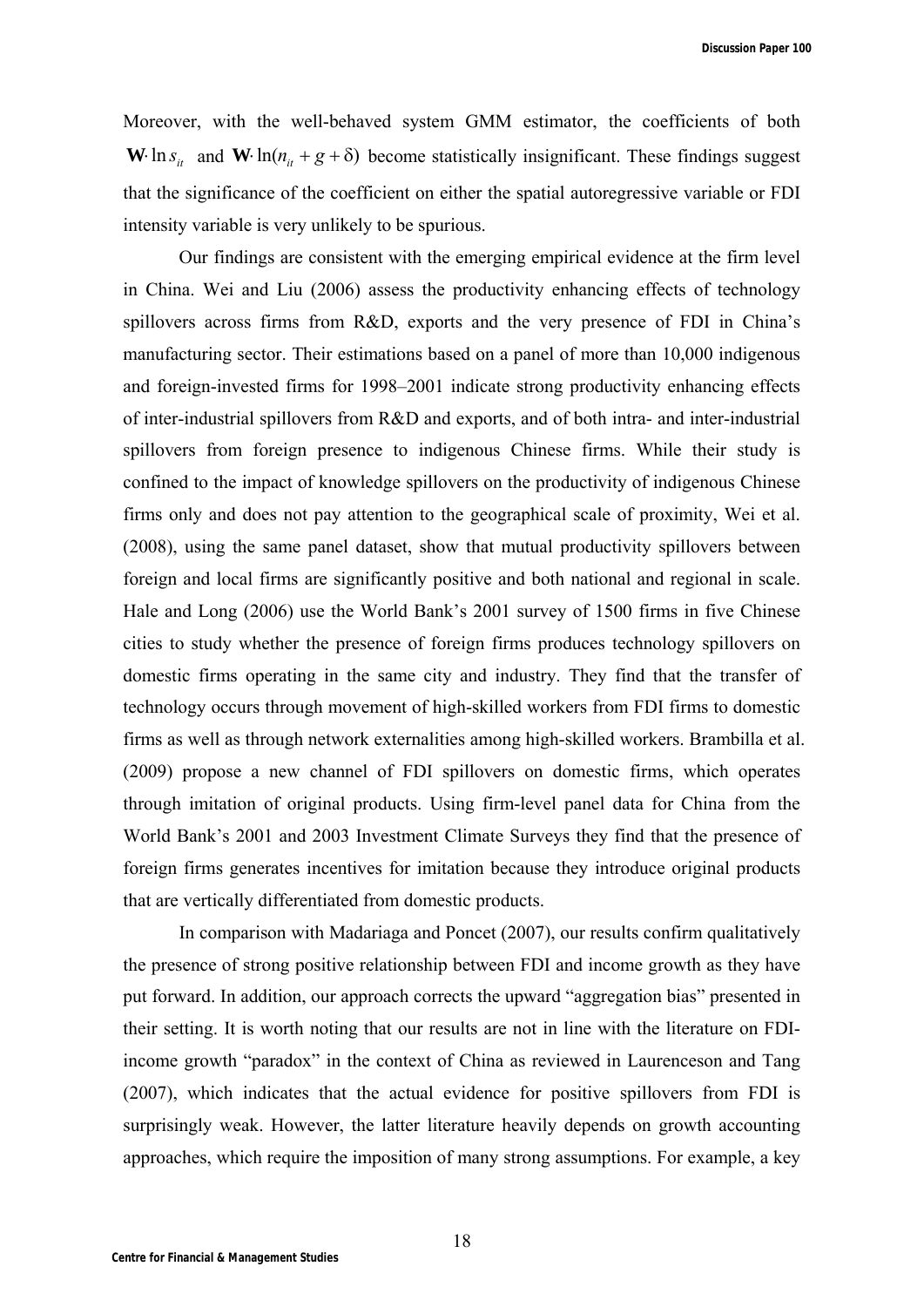assumption in growth-accounting exercises is that factor prices coincide with social marginal products. If this assumption is violated, the estimated value of TFP calculated from standard Solow's formulae deviates from the true contribution of TFP to economic growth (Barro and Sala-i-Martin, 2004). The calculation of TFP typically pre-excludes technological externalities within and across regions. The accounting decomposition can easily attribute to capital accumulation something that should be attributed to technological progress. The key criticism is that an accounting relationship is not the same thing as a causal relationship. "Even though there is evidence that somewhere between 30 and 70 per cent of the growth of output per worker in OECD countries can be 'accounted for' by capital accumulation,"  $\cdots$  "it might still be that all of the growth is caused by technological progress" (Aghion and Howitt, 2007). In sharp contrast, our approach is largely free from these limitations and thus capable of producing more convincing results.

## **5 Concluding Remarks**

In this paper, we examine the effect of foreign direct investment (FDI) on regional economic performance of China from a spatial economic perspective. We disentangle the capital accumulation effects of FDI from the total-factor-productivity (TFP) effects of externalities generated by FDI. By augmenting the specification of the neoclassical growth model in Yu (2007) and Sun at al. (2009), we explicitly incorporate the effects of intraregional spillover of FDI, inter-provincial technological spillover, factor mobility, and structural change into the specification of the TFP function. The process of mathematical derivation naturally leads to a spatial dynamic model capable of providing comprehensive and consistent control for influential variables and specification errors which may alter the relationship between FDI intensity and TFP.

We apply this augmented spatial dynamic model to the regression of cross-province growth performance in China over the period 1980-2005. The estimations have to address the joint endogeneity problem of the serially and spatially lagged dependent variable, as indicated in the theoretical model, and further the endogeneity of the FDI intensity variable, the key concern of this research. We employ system GMM estimator to deal with this join endogeneity problem. For robustness, we also make use of alternative estimators and model structures. The estimations show that the impact of FDI externalities on TFP is significant and positive. Numerically speaking, one percentage point increase in FDI intensity, say, from the mean value of 6.1 percent to 7.1 percent, would lead to about 1.7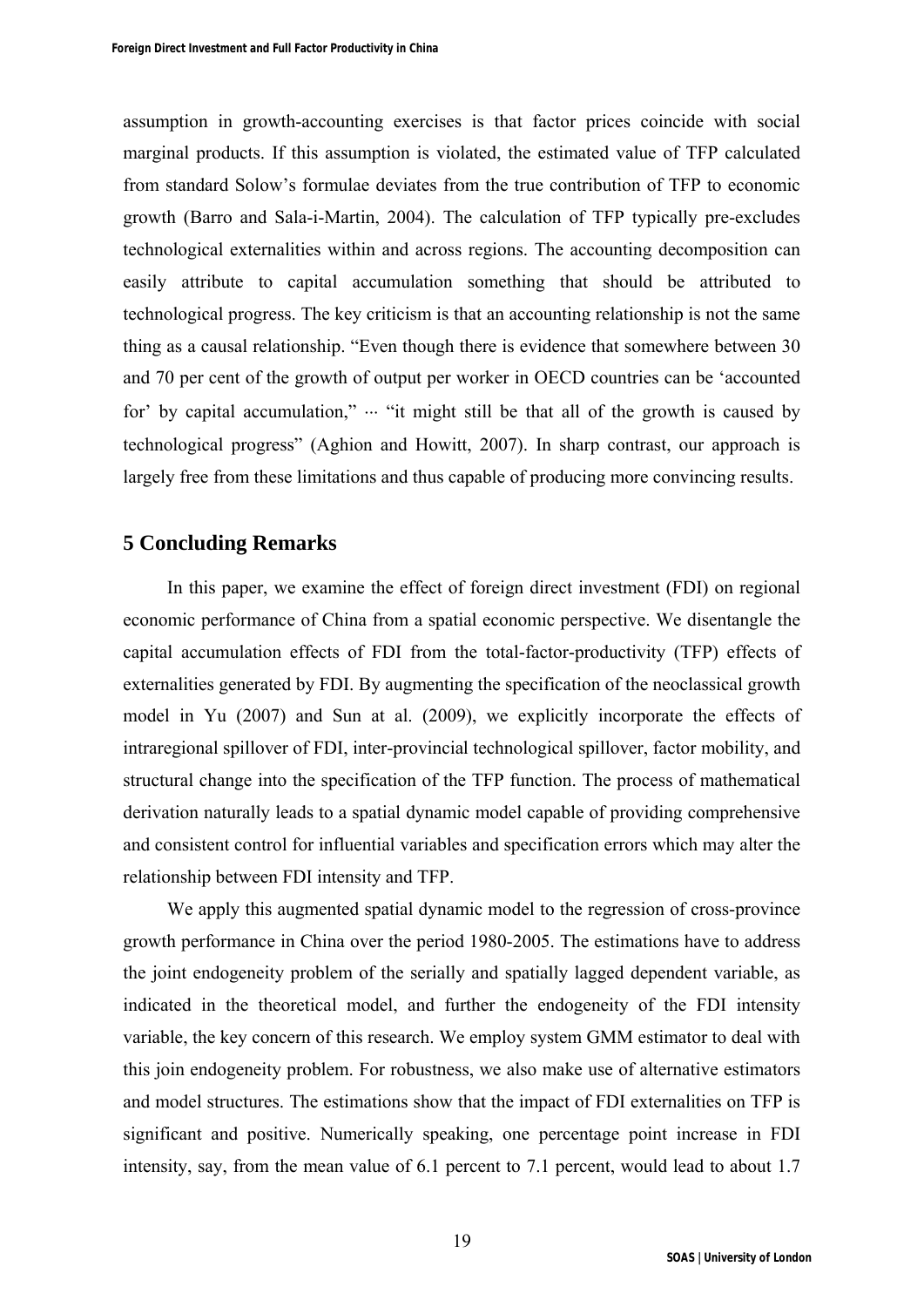**Discussion Paper 100**

percent growth in the level of TFP and per capita income. In comparison with the results in Sun et al. (2009), we show that the incorporation of FDI externalities, as an addition to structural change and spatial interdependence, provides an improved account of interprovincial variations in income levels and economic growth. The spatial interdependence is strong mainly due to interregional technological spillover and factor mobility. The speed of convergence increases from about 2.1% to about 3%. These results indicate that capital investments, FDI intensity in capital investment, changes in the structure of employment, force of conditional convergence, and population growth are the main sources of the income and growth difference across Chinese provinces.

Our results are consistent with the emerging empirical evidence based on panel data at the firm level in China (e.g., Hale and Long, 2006; Wei and Liu, 2006; Wei et al., 2008; Brambilla et al., 2009) but not in line with the growth accounting based literature as reviewed in Laurenceson and Tang (2007), which suggests a FDI-income growth "paradox" in the context of China. This contrast implies that a theory-rooted research design is crucial for a proper analysis of productivity spillovers generated by FDI. In terms of policy implication, our findings indicate that FDI can make important contributions to economic growth, more considerably by way of productivity enhancement than capital accumulation. Local conditions matter and may limit the extent to which the benefits of FDI materialize. Local FDI promotion should pay great attention to those sectors where the payoffs from technological spillovers are likely to be highly significant. Policy efforts should encourage foreign capital that is complementary to local capital stock because this type of FDI is more likely to enhance local productivity and competitiveness and less likely to simply crowd out local investment. Moreover, policy and regulatory efforts should promote technology diffusion and movement of labour and capital across regions and industries because such diffusion and mobility will not only enhance TFP and income growth of individual regions but also the convergence forces across regions in the long run, leading to reduction in regional income disparity.

20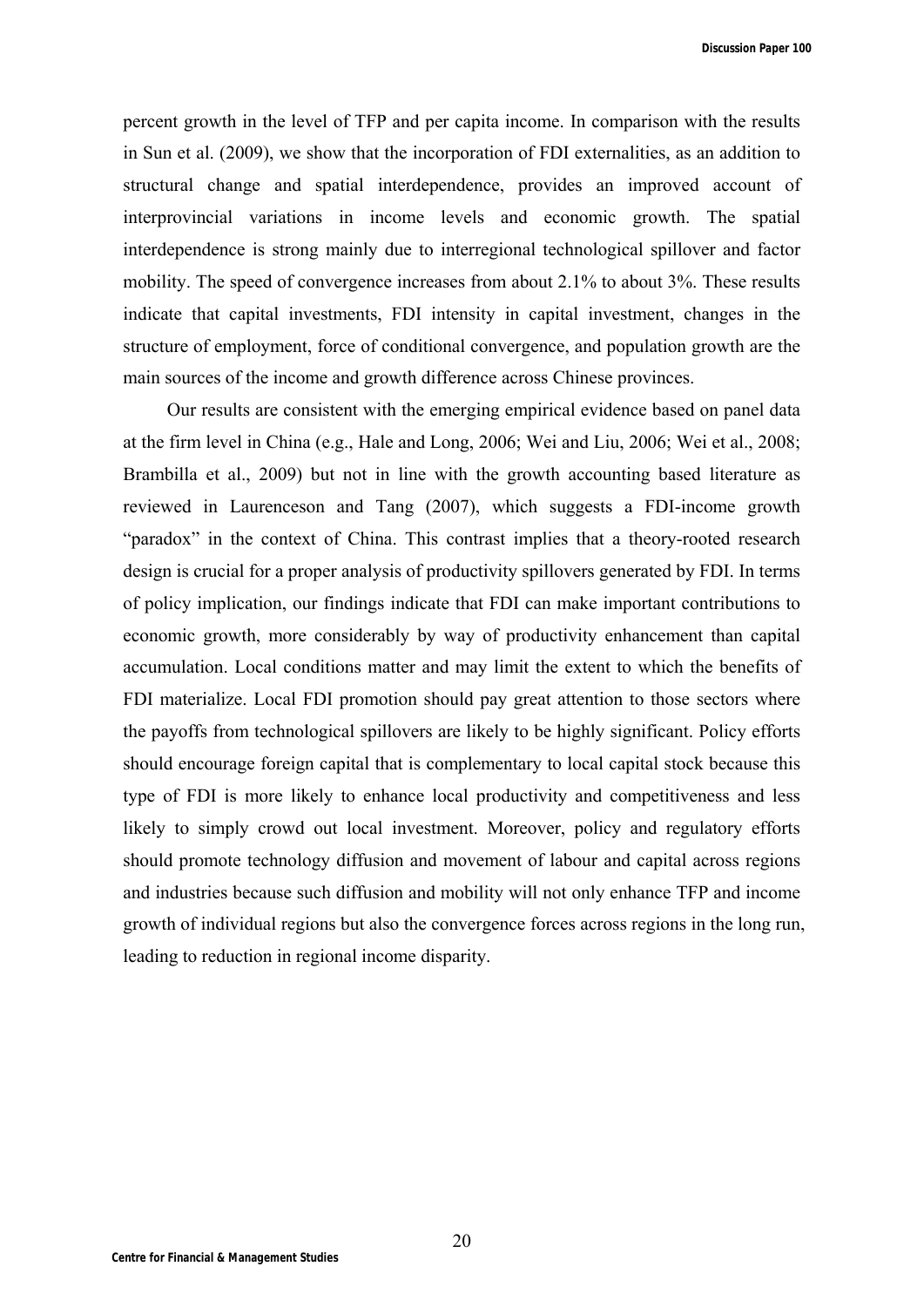#### **Reference**

- Abreu, Maria, Henri L F de Groot, and Raymond J G M Florax. 2005a. "Space and Growth: A Survey of Empirical Evidence and Methods," *Région et Développement*, 21, 13-44.
- Abreu, Maria, Henri L F de Groot, and Raymond J G M Florax. 2005b. "A Meta-analysis of *β*convergence: The Legendary 2%," *Journal of Economic Surveys*, 19 (3), 389-420.
- Adams, James D. and Adam B. Jaffe. 1996. "Bounding the Effects of R&D: An Investigation Using Matched Establishment-firm Data," *RAND Journal of Economics*, 27(4), 700-721.
- Aghion, Philippe and Peter Howitt. 2007. "Capital, innovation, and growth accounting." *Oxford Review of Economic Policy*, 23 (1), 79–93.
- Aitken, B. and Ann E. Harrison. 1999. "Do Domestic Firms Benefit from Direct Foreign Investment? Evidence from Venezuela." *American Economic Review*, 89, 3, 605-617.
- Arellano, Manuel and Olympia Bover. 1995. "Another Look at Instrumental Variable Estimation of Error-Component Models," *Journal of Econometrics*, 68 (1), 29-52.
- Badinger, Harald, Werner G Muller, and Gabriele Tondl. 2004. "Regional Convergence in the European Union, 1985-1999: A Spatial Dynamic Panel Analysis," *Regional Studies*, 38(3), 241-253.
- Barro, Robert J. and Xavier Sala-i-Martin. 2004. *Economic Growth*, second edition. Cambridge, MA: The MIT Press.
- Barro, Robert J. and Xavier Sala-i-Martin. 1992. "Convergence," *Journal of Political Economy*, 100 (2), 223-251.
- Blundell, Richard and Stephen Bond R. 1998. "Initial Conditions and Moment Restrictions in Dynamic Panel Data Models," *Journal of Econometrics*, 87(1), 115-143.
- Bond, Stephen R., Anke Hoeffler, and Jonathan Temple. 2001. "GMM Estimation of Empirical Growth Models," CEPR Discussion Paper No. 3048, London: Centre for Economic Policy Research.
- Bottazzi, Laura and Giovanni Peri. 2003. "Innovation and Spillovers in Regions: Evidence from European Patent Data," *European Economic Review*, 47(4), 687-710.
- Brambilla, Irene, Galina Hale and Cheryl Long. 2009. "Foreign Direct Investment and the Incentives to Innovate and Imitate." *Scandinavian Journal of Economics*, 111 (4), 835-861.
- Caselli, Francesco, Gerardo Esquivel and Fernando Lefort. 1996. "Reopening the Convergence Debate: A New Look at Cross-Country Growth Empirics," *Journal of Economic Growth*, 1(3), 363-389.
- Ciccone, A., and R. E. Hall, 1996. "Productivity and the Density of Economic Activity." *American Economic Review* 86, 1, pp. 54-70.
- Denison, Edward F. 1967. *Why Growth Rates Differ: Postwar Experiences in Nine Western Countries*. Washington, D.C.: Brookings Institution.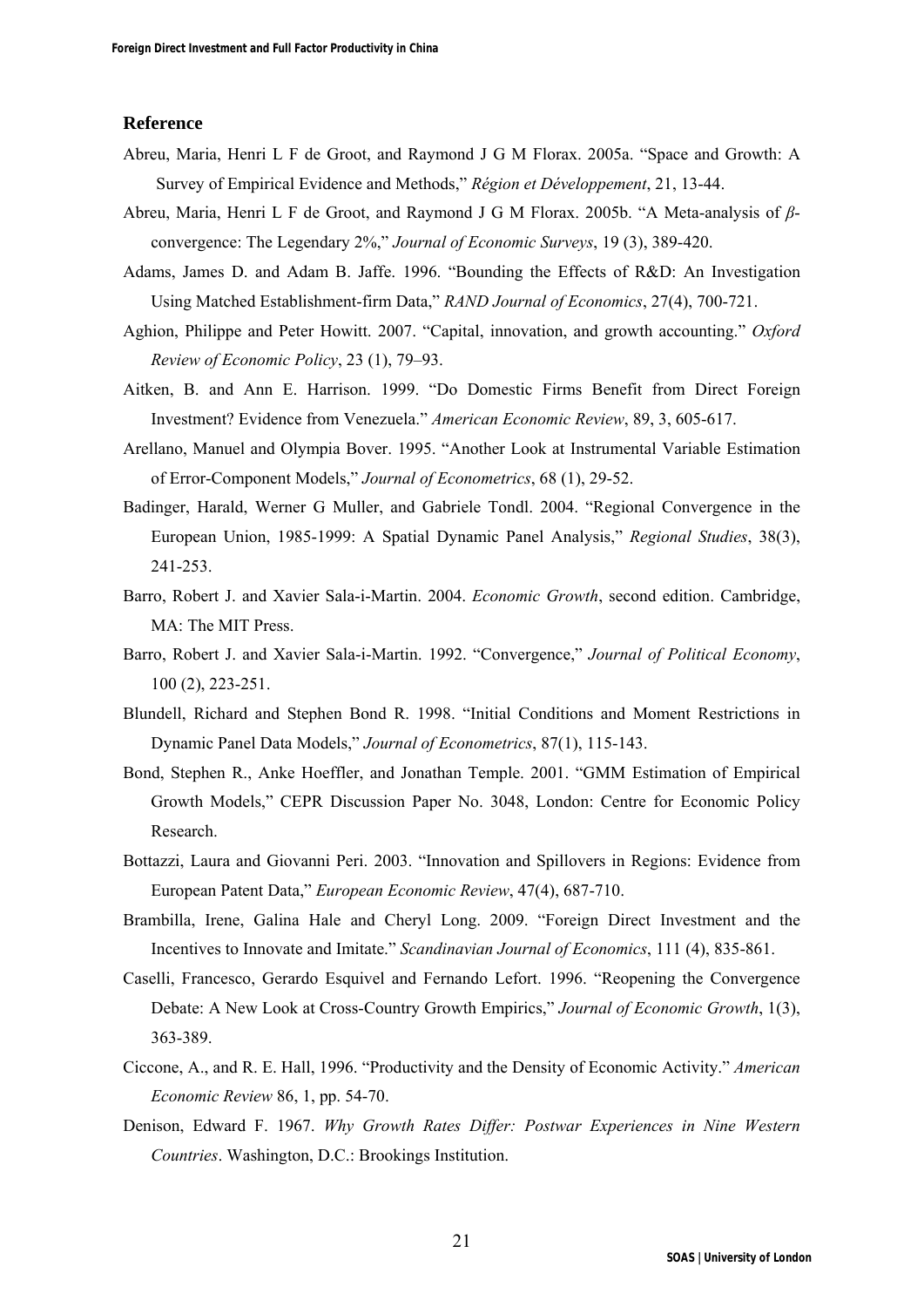- Elhorst, J. Paul. 2003. "Specification and Estimation of Spatial Panel Data Models," *International Regional Science Review*, 26(3), 244-268.
- Elhorst, J. Paul. 2005. "Unconditional Maximum Likelihood Estimation of Dynamic Models for Spatial Models," *Geographical Analysis*, 37(1), 85-106.
- Fagerberg, J. 1994. "Technology and International Differences in Growth Rates." *Journal of Economic Literature*, 32, 3, pp. 1147-1175.
- Gilboy, G. F., 2004. The myth behind China's miracle. Foreign Affairs 83 (4), 33-48.
- Görg, Holger and David Greenaway, 2004. "Much Ado about Nothing? Do Domestic Firms Really Benefit from Foreign Direct Investment?" *World Bank Research Observer* 19, 171-197.
- Hale, G., Long, C., 2006. "Are there productivity spillovers from foreign direct investment in China?" Working Paper Series 2006-13, Federal Reserve Bank of San Francisco.
- Hanousek, Jan, Evzen Kocenda and Mathilde Maurel, 2010. "Direct and Indirect Effects of FDI in Emerging European Markets: A Survey and Meta-analysis." William Davidson Institute Working Paper Number 976, University of Michigan.
- Harris, Richard, 2009. "Spillover and Backward Linkage Effects of FDI: Empirical Evidence for the UK," Spatial Economics Research Centre (SERC) Discussion Paper 0016, University of Glasgow.
- Hsiao, Cheng. 2003. *Analysis of Panel Data*. 2<sup>nd</sup> edition. Cambridge: Cambridge University Press.
- Islam, Nazrul. 1995. "Growth Empirics: A Panel Data Approach," *Quarterly Journal of Economics*, 110(4), 1127-1170.
- Keller, Wolfgang. 2002. "Geographic Localization of International Technology Diffusion," *American Economic Review*, 92(1), 120-142.
- Koo, Jun. 2005. "Technology Spillovers, Agglomeration, and Regional Economic Development," *Journal of Planning Literature*, 20 (2), 99-115.
- Kukenova, Madina and Jose-Antonio Monteiro. 2008. "Spatial Dynamic Panel Model and System GMM: A Monte Carlo Investigation." MPRA Paper No. 13405. Online at http://mpra.ub.unimuenchen.de/13405/.
- Kuznets, Simon. 1961. "Economic Growth and the Contribution of Agriculture: Notes on Measurement," *International Journal of Agrarian Affairs*, 3 (1), 56-75.
- Laurenceson, James and Kam Tang, 2007. "The FDI-Income Growth Nexus: A Review of the Chinese Experience." East Asia Economic Research Group Discussion Paper No. 9, School of Economics, University of Queensland.
- Madariaga, Nicole and Sandra Poncet, 2007. "FDI in Chinese Cities: Spillovers and Impact on Growth." *The World Economy*, 30, pp. 837-862.
- Nickell, Stephen J. 1981. "Biases in Dynamic Models with Fixed Effects," *Econometrica*, 49(6), 1417-1426.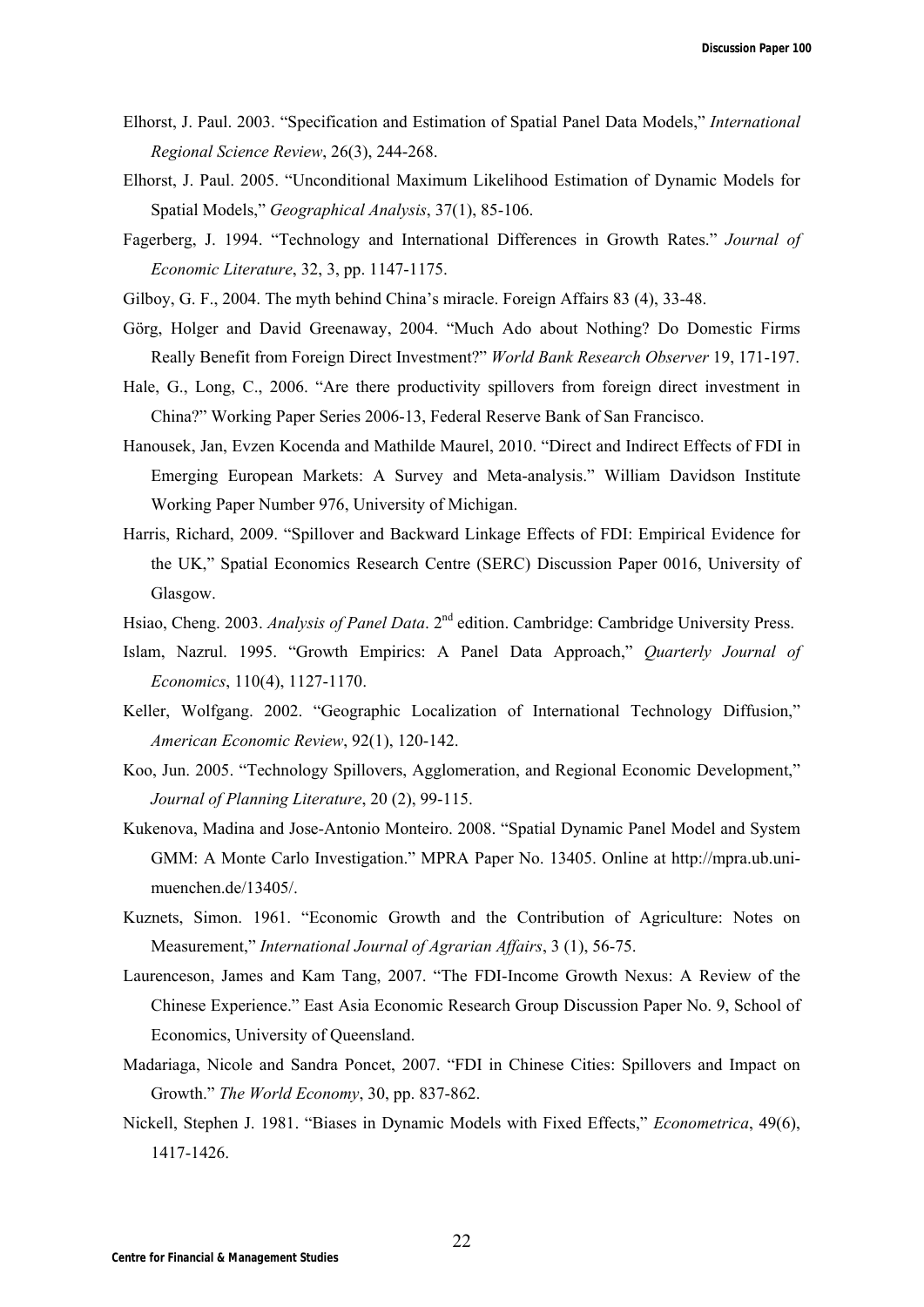- Paas, Tiiu and Friso Schlitte. 2008. "Regional Income Inequality and Convergence Processes in the EU-25," *Italian Journal of Regional Science*, 7(2), 29-49.
- Roodman, David. 2009. "A Note on the Theme of Too Many Instruments," *Oxford Bulletin of Economics and Statistics*, 71(1), 135-158.
- State Statistical Bureau (SSB). 2000-2009. *China Statistical Yearbook.* Beijing: China Statistical Publishing House.
- State Statistical Bureau (SSB). 1999. *Statistical Data on 50 Years of New China, 1949-1998*. Beijing: China Statistical Publishing House.
- Sun, Laixiang, Eunsuk Hong and Tao Li. 2009. "Incorporating technology diffusion, factor mobility and structural change into cross-region growth regression: An application to China." *Journal of Regional Science*, published online 5 August 2009.
- Temple, J. and L. Wöβmann. 2006. "Dualism and Cross-Country Growth Regressions." *Journal of Economic Growth*, 11, 187–228.
- Wei, Yingqi and Xiaming Liu. 2006. "Productivity Spillovers from R&D, Exports and FDI in China's Manufacturing Sector," *Journal of International Business Studies*, 37 (4), 544-557.
- Wei, Yingqi, Xiaming Liu and Chengang Wang. 2008. "Mutual Productivity Spillovers between Foreign and Local Firms in China," *Cambridge Journal of Economics*, 32 (4), 609-631.
- Windmeijer, Frank. 2005. "A Finite Sample Correction for the Variance of Linear Efficient Two-Step GMM Estimators," *Journal of Econometrics*, 126(1), 25-51.
- Yu, Jihai. 2007. "Essays on Spatial Dynamic Panel Data Model: Theories and Applications," Ph.D. dissertation, Department of Economcis, The Ohio State University.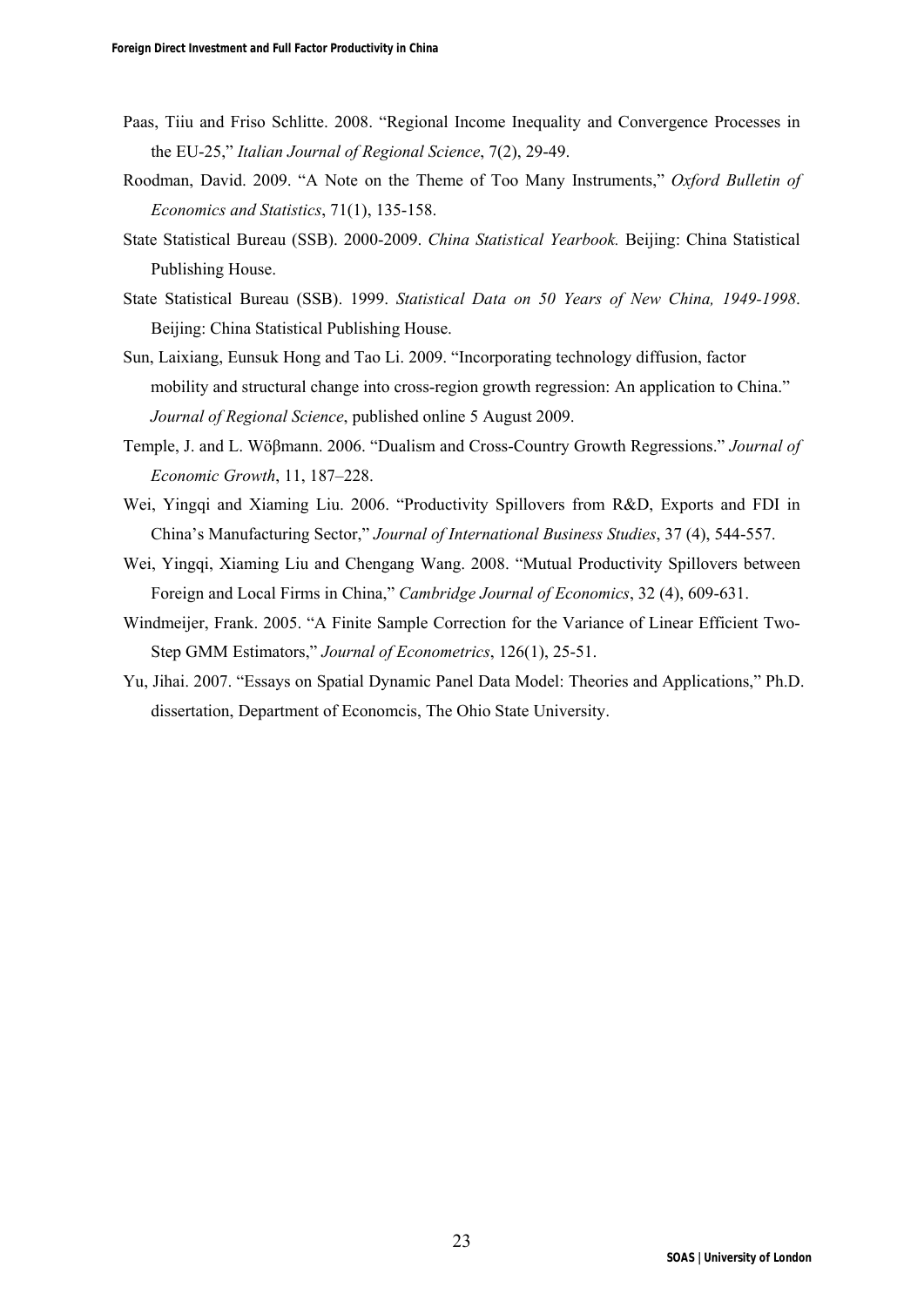| TABLE 1. Definition of Variables and Summary Statistics |                                                                                       |                                                                                                                                                                                                                                                                                                                                                       |      |          |           |          |          |
|---------------------------------------------------------|---------------------------------------------------------------------------------------|-------------------------------------------------------------------------------------------------------------------------------------------------------------------------------------------------------------------------------------------------------------------------------------------------------------------------------------------------------|------|----------|-----------|----------|----------|
| Variable                                                | Label                                                                                 | Definition                                                                                                                                                                                                                                                                                                                                            | Obs. | Mean     | Std. Dev. | Min      | Max      |
| Income level                                            | $\ln y_u$                                                                             | Logarithm of real GDP per capita in 1985, 1990, 1995, 2000, and<br>2005.                                                                                                                                                                                                                                                                              | 145  | 7.393    | 0.829     | 5.900    | 9.874    |
| Initial income level                                    | $\ln \mathcal{Y}_{i,i-1}$                                                             | Logarithm of real GDP per capita in 1980, 1985, 1990, 1995, and<br>2000.                                                                                                                                                                                                                                                                              | 145  | 6.956    | 0.804     | 5.380    | 9.625    |
| Saving rate                                             | $\ln s_{_{ii}}$                                                                       | GDP. The 6-year average is over 1980-85, 1985-90, 1990-95, 1995-<br>ne average share of fixed asset investment in real<br>2000, and 2000-05, respectively.<br>Logarithm of th                                                                                                                                                                         | 145  | $-1.136$ | 0.281     | $-1.860$ | $-0.322$ |
| Population growth rate                                  | $+\overline{g}/(1-\overline{p})+\overline{\delta})$<br>$\ln(n_{\scriptscriptstyle H}$ | exogenous technology progress rate (g) and capital depreciation rate<br>1980-85, 1985-90, 1990-95, 1995-2000, and 2000-<br>$-\bar{\rho}$ ) + $\bar{\delta}$ = 0.07. The 6-year average of population<br>Logarithm of the sum of average population growth rate $(n)$ ,<br>( <i>ð</i> ), where $\overline{g}/(1$<br>05, respectively<br>growth is over | 145  | $-2.498$ | 0.097     | $-2.791$ | $-2.054$ |
| Structural change<br>(linear part)                      | <b>MGROWTH</b>                                                                        | population over each of the five-year intervals of 1980-85, 1985-90,<br>The change in the share of non-agricultural population in total<br>1990-95, 1995-2000, and 2000-05                                                                                                                                                                            | 145  | 0.049    | 0.062     | $-0.016$ | 0.339    |
| Structural change<br>(non-linear part)                  | <b>DISEQ</b>                                                                          | $DISEQ = \Delta MGROTH \cdot p / (1-p)$ , where p is the migration<br>propensity, defined by $p = -\Delta a/a$ , where a is the share of<br>agricultural population in total population.                                                                                                                                                              | 145  | 0.035    | 0.200     | $-0.588$ | 1.797    |
| FDI intensity                                           | $d_{_H}$                                                                              | Share of utilized FDI in total fixed asset investment in 1985, 1990,<br>1995, 2000, and 2005.                                                                                                                                                                                                                                                         | 145  | 0.061    | 0.083     | $\circ$  | 0.493    |
| Initial FDI intensity                                   | $d_{i,i-1}$                                                                           | Share of utilized FDI in total fixed asset investment in 1980, 1985,<br>1990, 1995, and 2000                                                                                                                                                                                                                                                          | 145  | 0.049    | 0.084     | $\circ$  | 0.493    |
| neighbouring provinces<br>Income level of               | $(W\cdot\ln y)_{u}$                                                                   | Spatially lagged dependent variable                                                                                                                                                                                                                                                                                                                   | 145  | 7.420    | 0.642     | 6.448    | 8.582    |
|                                                         |                                                                                       | Note: The inconsistence of data on employment by sector and province is well-known and the use of them, in fact, generates many negative values for MGROWTH and                                                                                                                                                                                       |      |          |           |          |          |

wote: The mconsistence or data on employment by sector and province is well-known and the use or them, in ract, generates many negative values for *MUKUW LH* and *DISEQ*, which are in contradiction to observed structural c Note: The inconsistence of data on employment by sector and province is well-known and the use of them, in fact, generates many negative values for *MGROWTH* and *DISEQ*, which are in contradiction to observed structural changes. In comparison, data on agricultural versus non-agricultural population at the provincial level, although under-representing the extent of rural non-farming activities, are regarded as basically consistent and the measurements of *MGROWTH* and *DISEQ* based on these data are largely in line with the observed structural changes. Note: The inconsistence

# 24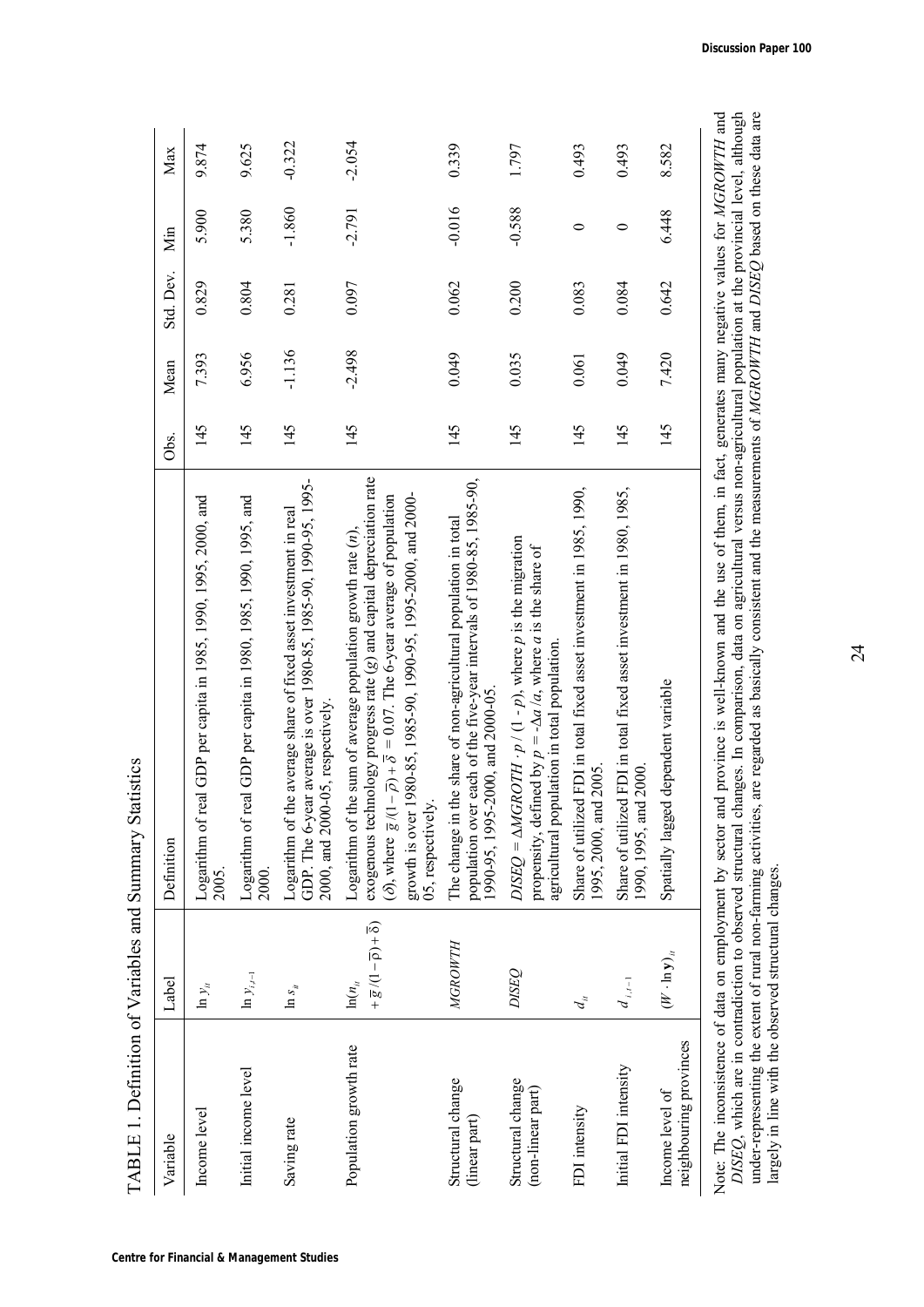|                                                | <b>OLS</b>             | Within<br>Groups        | Spatial<br>МL          | System<br><b>GMM</b>   |
|------------------------------------------------|------------------------|-------------------------|------------------------|------------------------|
| $\ln y_{i,t-1}$                                | $0.936***$<br>[0.019]  | $0.624***$<br>[0.065]   | $0.494***$<br>[0.051]  | $0.862***$<br>[0.041]  |
| $\ln s_{ii}$                                   | $-0.010$<br>[0.039]    | $0.037***$<br>$[0.059]$ | $-0.030$<br>[0.052]    | $0.060*$<br>[0.031]    |
| $ln(n_{ii} + g + \delta)$                      | $-0.453***$<br>[0.101] | $-0.429***$<br>[0.083]  | $-0.496***$<br>[0.074] | $-0.395***$<br>[0.063] |
| $t \cdot MGROWTH_{ii}$                         | $0.087**$<br>[0.041]   | $0.096*$<br>[0.057]     | $0.165***$<br>[0.031]  | $0.077*$<br>[0.039]    |
| $t \cdot DISEO_{it}$                           | 0.009<br>[0.010]       | 0.004<br>[0.006]        | $-0.002$<br>[0.006]    | $0.009***$<br>[0.003]  |
| $d_{it}$                                       | $1.103***$<br>[0.128]  | $0.814***$<br>[0.150]   | $0.992***$<br>[0.108]  | $1.117***$<br>[0.176]  |
| $d_{i,t-1}$                                    | $-0.361**$<br>[0.140]  | 0.152<br>[0.152]        | $0.305***$<br>[0.119]  | $-0.233**$<br>[0.114]  |
| $W \cdot \ln y_{ii}$                           | $0.051*$<br>[0.028]    | 0.173<br>[0.292]        | $0.400***$<br>[0.046]  | $0.411*$<br>[0.225]    |
| Constant                                       | $-0.707***$<br>[0.253] | $0.782***$<br>[2.438]   |                        | $-2.930$<br>[1.769]    |
| $R^2$                                          | 0.987                  | 0.992                   | 0.995                  |                        |
| Number of Instruments                          |                        |                         |                        | 22                     |
| Hansen J test $(p$ -value)                     |                        |                         |                        | (0.887)                |
| Difference-Hansen tests $(p$ -value)           |                        |                         |                        |                        |
| All system GMM instrument                      |                        |                         |                        | (0.910)                |
| Those based on lagged income only              |                        |                         |                        | (0.829)                |
| $AR(1)$ test in differences ( <i>p</i> -value) |                        |                         |                        | (0.003)                |
| $AR(2)$ test in differences ( <i>p</i> -value) |                        |                         |                        | (0.630)                |
| Implied $\lambda$                              | 0.013                  | 0.094                   | 0.141                  | 0.030                  |

TABLE 2. Estimation Results (unrestricted regression, number of observation = 145)

Notes. Numbers in [ ] and ( ) are standardized errors and *p*-values respectively. \*, \*\* and \*\*\* denotes significance at the 10%, 5% and 1% level respectively. Province dummy in Spatial ML and Period dummy in the Within Groups and System GMM are not reported.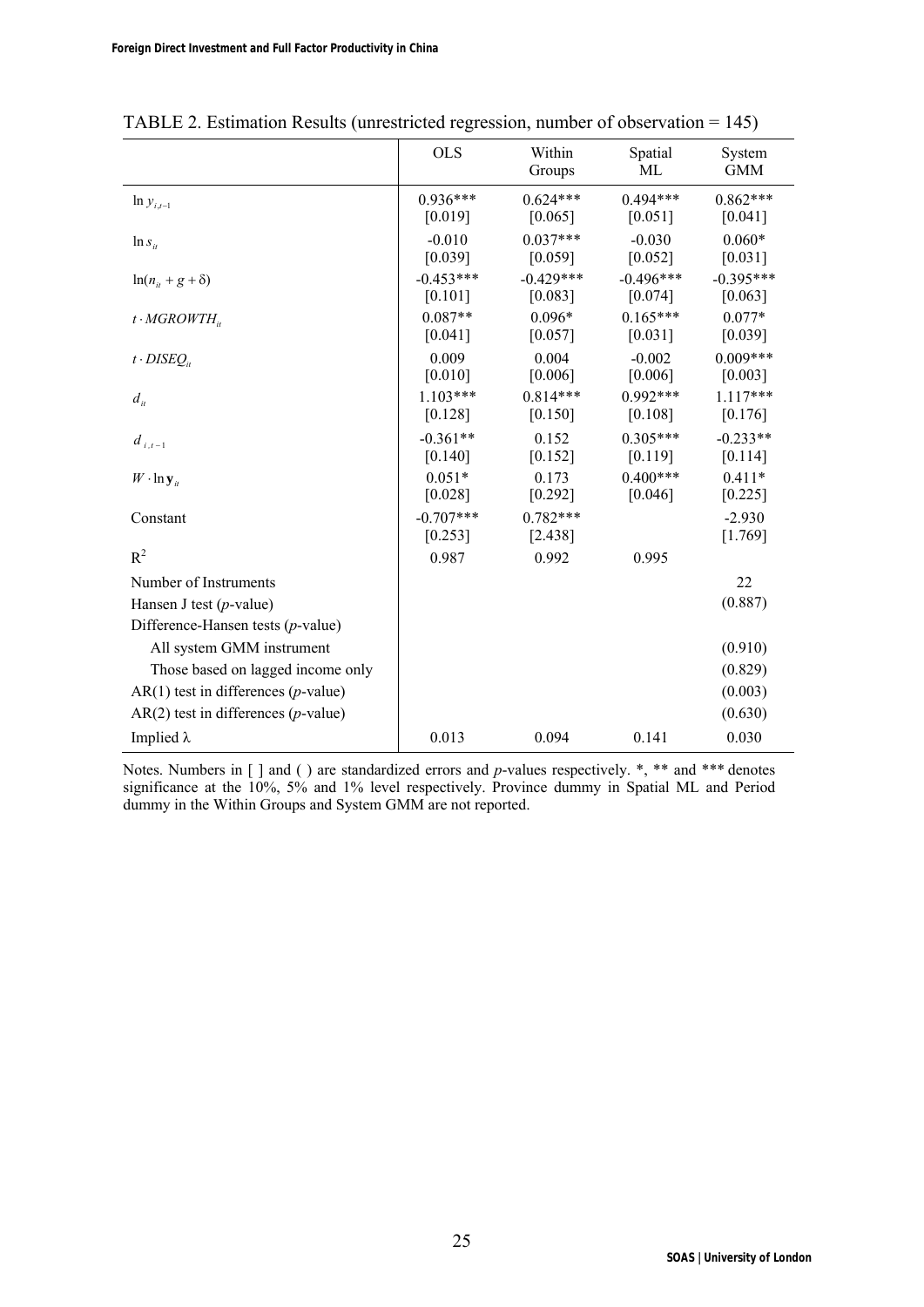|                                                | <b>OLS</b>             | Within<br>Groups      | Spatial<br>МL         | System<br><b>GMM</b>   |
|------------------------------------------------|------------------------|-----------------------|-----------------------|------------------------|
| $\ln y_{i,t-1}$                                | $0.917***$<br>[0.019]  | $0.617***$<br>[0.068] | $0.449***$<br>[0.056] | $0.856***$<br>[0.057]  |
| $\ln s_{ii} - \ln(n_{ii} + g + \delta)$        | 0.129<br>[0.042]       | $0.182***$<br>[0.044] | $0.160***$<br>[0.040] | $0.106**$<br>[0.043]   |
| $t \cdot MGROWTH_{i}$                          | $0.097**$<br>[0.043]   | 0.073<br>[0.060]      | $0.141***$<br>[0.033] | 0.044<br>[0.080]       |
| $t \cdot DISEO_{it}$                           | $-0.001$<br>[0.010]    | 0.002<br>[0.008]      | $-0.002$<br>[0.007]   | 0.007<br>[0.011]       |
| $d_{it}$                                       | $1.078***$<br>[0.137]  | $0.681***$<br>[0.153] | $0.808***$<br>[0.112] | 0935***<br>[0.216]     |
| $d_{i,t-1}$                                    | $-0.462***$<br>[0.150] | 0.075<br>[0.158]      | $0.236*$<br>[0.131]   | $-0.282**$<br>[0.127]  |
| $W \cdot \ln y_u$                              | $0.090***$<br>[0.029]  | 0.017<br>[0.303]      | $0.423***$<br>[0.051] | $0.708***$<br>[0.190]  |
| Constant                                       | $0.267*$<br>[0.158]    | 2.936<br>[2.478]      |                       | $-4.548***$<br>[1.488] |
| $R^2$                                          | 0.984                  | 0.991                 | 0.994                 |                        |
| Number of Instruments                          |                        |                       |                       | 22                     |
| Hansen J test $(p$ -value)                     |                        |                       |                       | (0.454)                |
| Difference-Hansen tests $(p$ -value)           |                        |                       |                       |                        |
| All system GMM instrument                      |                        |                       |                       | (0.172)                |
| Those based on lagged income only              |                        |                       |                       | (0.589)                |
| $AR(1)$ test in differences ( <i>p</i> -value) |                        |                       |                       | (0.006)                |
| $AR(2)$ test in differences ( <i>p</i> -value) |                        |                       |                       | (0.982)                |
| Implied $\lambda$                              | 0.017                  | 0.097                 | 0.160                 | 0.031                  |

TABLE 3. Estimation Results (restricted regression, number of observation = 145)

Notes. The same as in Table 2.